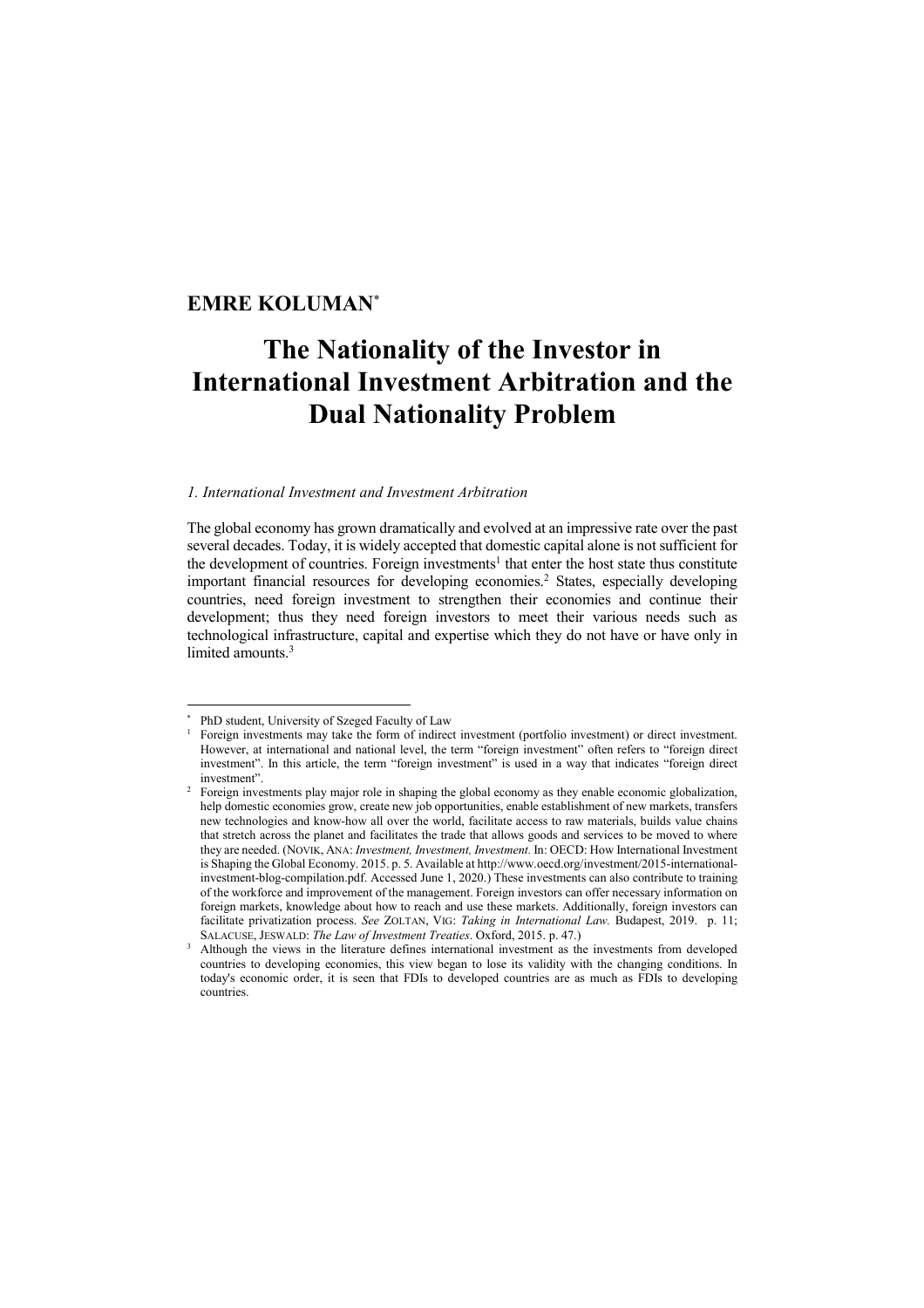Foreign direct investment can be defined as the transfer of movable or immovable assets in whole or in part, from the country of origin to the host country for the purpose of using it to improve the welfare of the host country, under the control of the owner.<sup>4</sup> According to a more general definition, which also takes into account the objectives of investors, a foreign direct investment can be defined as a long-term investment made by a firm or an individual in one country, into business interests located in another country, with all risks and profit opportunities.<sup>5</sup> In the context of FDI, it is possible for an investor to invest in an enterprise in another country, as well as start a new business, complete its investment through direct acquisition or even transfer solely know-how.<sup>6</sup>

Profit making is the main purpose of foreign investors; but profit potential in itself is not a reason sufficient enough for foreign investors to invest in one country. Investors wish to secure themselves and their investments by making them in countries where the investment climate is safer.<sup>7</sup> Foreign investors want to safeguard themselves and their investments in the country they will invest in, to protect and isolate themselves as much as possible from political and economic risks.<sup>8</sup> Apart from the country's general investment climate, its political and economic stability, its regulations related to foreign

<sup>4</sup> SORNARAJAH, MUTHUCUMARASWAMY: *The International Law on Foreign Investment*. Cambridge, 2010. p. 4. This definition ignores that the main objective of the investor, whether it is operating in its own country or in a foreign country, is always to make profit rather than to increase the welfare of the country. *See* VIG 2019, p. 11. The most significant indicator of this is FDIs in the African continent. With the exception of some countries with rich oil and natural resources, direct investments in African countries account for only 0.8% of all direct investments. As can be seen from here, it is clear that foreign investors do not act with the motive of increasing the welfare of countries, but with the aim of making a profit.

<sup>5</sup> The Organisation for Economic Co-operation and Development (OECD) defines the FDI as a category of cross-border investment made by a resident in one economy (the direct investor) with the objective of establishing a lasting interest in an enterprise (the direct investment enterprise) that is resident in an economy other than that of the direct investor. *See* OECD: *Benchmark Definition of Foreign Direct Investment.* 2008. p. 17. Available at https://www.oecd.org/daf/inv/investmentstatisticsandanalysis/40193734.pdf. Accessed June 1, 2020.

<sup>&</sup>lt;sup>6</sup> In the field of international agreements law, there is no uniform definition of the concept of "foreign investment". Also, there is no comprehensive document regulating all aspects of foreign investment, including all or the majority of the relations between home and host states. Even the Convention for the Settlement of Investment Disputes between States and Nationalities (ICSID) and the Multilateral Investment Guarantee Institution Agreement (MIGA) do not include an investment definition. Governments define investment through bilateral investment agreements signed among themselves and thus determine the definition and scope of the investment. 7

Investment climate is defined as the institutional, policy and regulatory environment in which firms operate. Key determinants of the investment climate include economic and political stability, rule of law, infrastructure, approaches to regulations and taxes, functioning of labor and finance markets and roader features of governance, such as corruption. *See* FAN, QIMIAO-REIS, JOSE GUILHERME-JARVIS, MICHAEL-BEATH, ANDREW-FRAUSCHER, KATHRIN: *The Investment Climate in Brazil, India and South Africa.* Washington D.C., 2007. p. 5. A good investment climate provides opportunities and incentives for firms – from microenterprises to multinationals – to invest productively, create jobs, and expand. It thus plays a central role in growth and poverty reduction. As a result of investment climate improvements in the 1980s and 1990s, private investment as a share of GDP nearly doubled in China and India; in Uganda it more than doubled. (*See* WORLD BANK: *World Development Report 2005 - A Better Investment Climate for Everyone.* New York, 2004. p. 1-2. Available at http://documents.worldbank. org/curated/en/554071468182337250/pdf/288290WDR00PUB0r0investment0climate.pdf. Accessed June 5, 2020.)

<sup>8</sup> These risks may arise in various ways, such as political or economic instability in the host country, nationalization, expropriation, hidden expropriation, violation of property rights, the application of high taxes, confiscation, amending foreign investment legislation and expulsion of foreign investors. *See* VIG 2019, p. 13.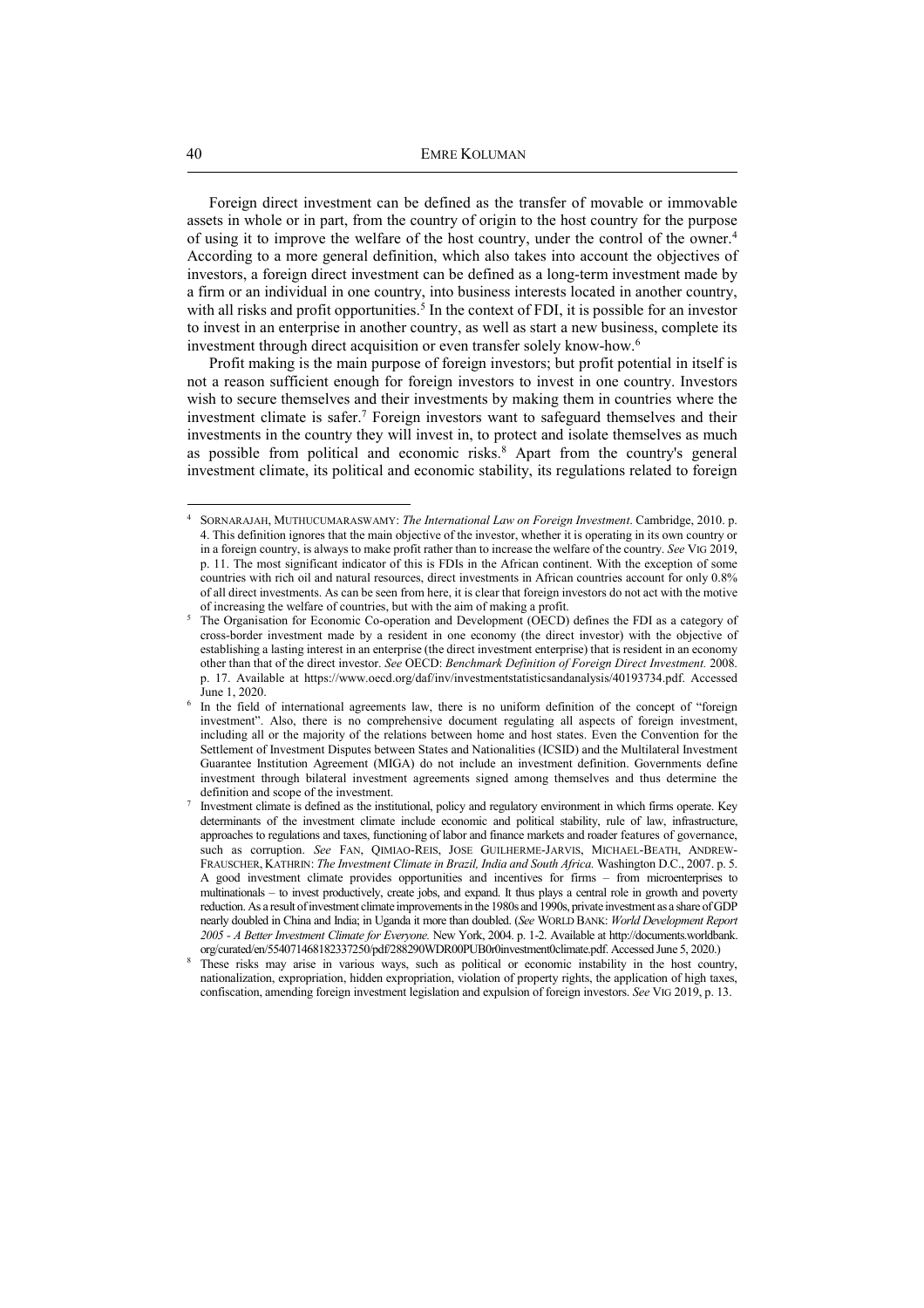investments, investment protection history or past issues that have arisen, and the resolution methods accepted by the host state may play an important role in the decision of foreign investors to invest in a country. In this context, countries that wish to attract foreign investors, tend to sign bilateral investment treaties (BITs) and multilateral investment treaties (MITs), in which they accept international dispute settlement.<sup>9</sup> These treaties caused significant change in international investment law by allowing a private investor to bring a claim directly against its host state without any involvement of the investor's home state. This dispute settlement is called international investment arbitration, and it is a procedure aimed to resolve disputes between foreign investors and host states (also called investor-state dispute settlement). The possibility for foreign investors to sue a host state in front of an international arbitral body is a guarantee for the investors that, in case of a dispute, they will have access to independent and qualified arbitrators who will solve the dispute and render an award. This allows the foreign investor to bypass national jurisdictions that might be perceived to be biased or to lack independence, and to resolve the dispute in line with different guarantees afforded under international treaties.<sup>10</sup>

There are different types of arbitration mechanisms in investment arbitration; but considering the enforcement mechanism, basically it can be classified as ICSID or non-ICSID arbitration.<sup>11</sup> In this article, the issues of nationality and dual nationality will be

<sup>9</sup> When investing in a foreign country, investors should rely on fair and effective remedies in respect of their investments with the host country, in the event of a confiscation of his property or expropriation or in the event of a transfer of profit. Otherwise, even if it is a very favorable investment climate, investors will not invest in a country that they cannot claim their rights. (*See* MUCHLINSKI,PETER: *Policy Issues.* In Peter, Muchlinski-Frederico, Ortino-Cristoph, Schreuer (ed.*)*: The Oxford Handbook of International Investment Law. New York, 2008. p. 40*.*)

<sup>&</sup>lt;sup>10</sup> Before arbitration becomes widespread in the resolution of disputes related to international investments, an investor's only resource is one of a few highly politicized and largely ineffectual mechanisms for resolving disputes; these were bringing the claims in a host states' national courts or through state to state diplomatic protests. Before investment arbitration, potential liability of a sovereign's political activities would have been immune from independent review. In investment arbitration state and investor stand as equal litigants seeking to persuade their correctness of their legal positions through established procedures. (ROGERS, CATHERINE-ALFORD, ROGER: *Confidentiality and Transparency in Commercial and Investor-State International Arbitration.* New York, 2009. pp. 1–2.)

<sup>&</sup>lt;sup>11</sup> The International Centre for Settlement of Investment Disputes (ICSID) is an international arbitration institution established in 1966 for legal dispute resolution and conciliation between international investors and states. (For further information about ICSID *see* https://icsid.worldbank.org/about.) Unlike other institutions, ICSID only plays a role in resolving disputes related to investment arbitration. Non-ICSID arbitration includes both institutional arbitration (rather than ICSID) and ad-hoc arbitration. There are two main differences between ICSID and non-ICSID arbitration. First of all, an award of an ICSID tribunal is binding on all parties to the proceeding and each party must comply with it pursuant to its terms. The Convention limits the role of domestic courts to the recognition and enforcement of these awards. In recognizing and enforcing ICSID awards, the domestic courts of each contracting state to the ICSID Convention are required to enforce the pecuniary obligations imposed by an ICSID award as if it were a final court judgment of the contracting state. The signatory state of ICSID Convention has no right to refuse the enforcement. By contrast, non-ICSID awards are subject to enforcement procedures in state courts and state courts have right to refuse the enforcement mainly subject to certain, limited defenses. Other difference is about the annulment mechanisms. Pursuant to Article 53(1) of the ICSID Convention, ICSID awards are not subject to any appeal or to any other remedy except those provided for in this Convention. Only an ad hoc committee established under the Convention regulations has right to review the award. ICSID Convention restricts outside review of awards and strictly limits the grounds on which the awards can be annulled, erecting strong shields around tribunals' awards, and raising the stakes of investor-state arbitration for respondent states even higher.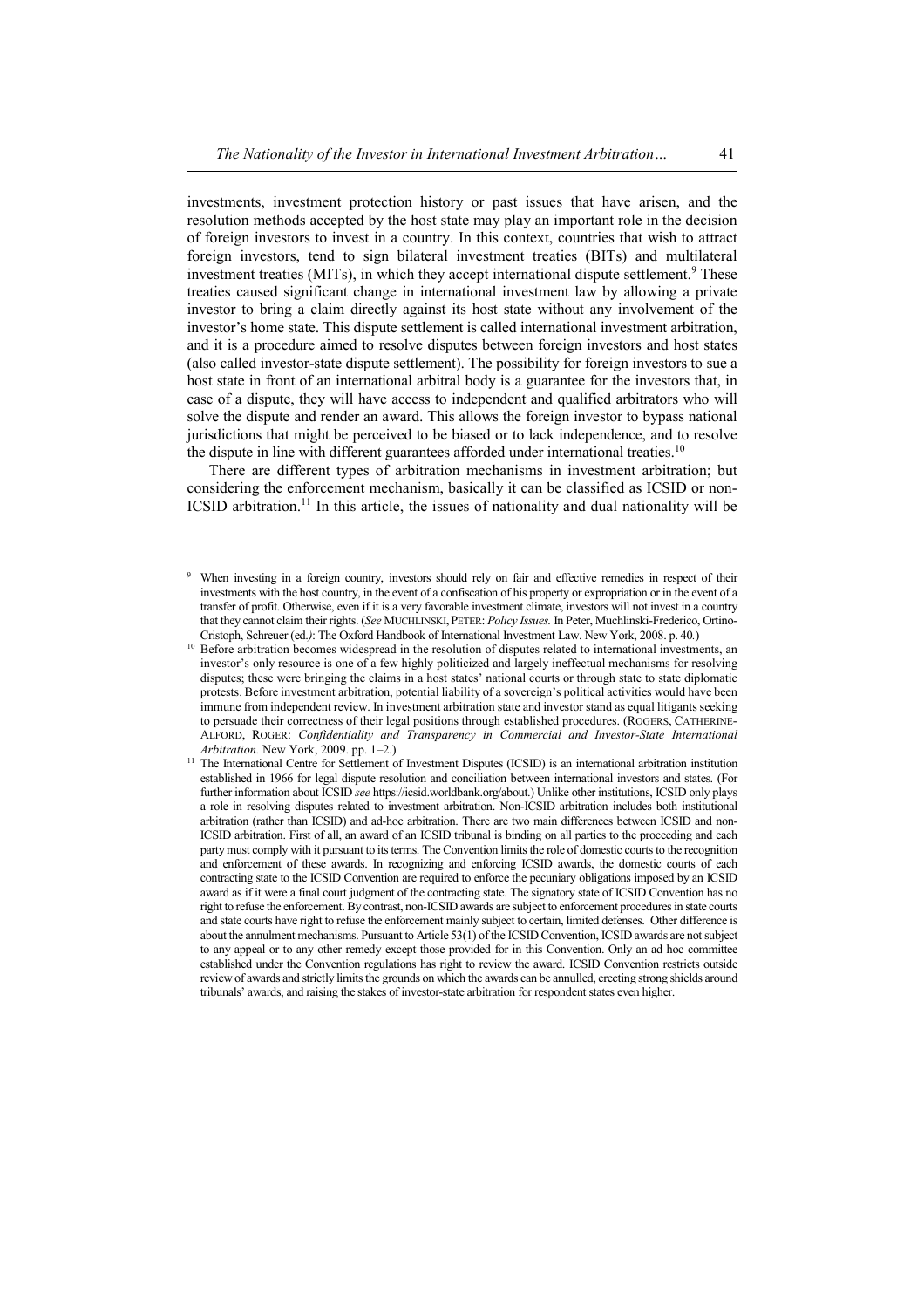examined in terms of both ICSID and non-ICSID arbitration; also problems that dual nationality creates in practice and case study regarding this issue will be emphasized.

# *2. Definition of "Nationality"*

It would be appropriate to consider the definition of the foreign investor before proceeding to define the nationality of an investor. Investor, in general, can be defined as a person or organization that puts money into financial schemes, property or other means of investment with the expectation of achieving a profit.<sup>12</sup> Accordingly, a foreign investor can be defined as a real person investor who is the national of home state, companies with legal entities established in accordance with the legislations or partnerships created by investors from different states to make large-scale investments aiming to invest in a foreign country in order to make a profit.<sup>13</sup>

All investment treaties provide definitions of whom they consider to be investors $14$ ; but in international law there are no common principles applicable to the determination of particular investors. While there are no general principles, there are certain common trends. Regarding all investment treaties, in general, it can be concluded that the decisive criterion in the definition of investor is the "nationality".<sup>15</sup>

The right to have a nationality and the right not to be arbitrarily deprived of the nationality is one of the main human rights by the Universal Declaration of Human Rights.<sup>16</sup> The term "nationality" is a politico-legal term denoting membership of a state and it is distinguished from nationality as a historico-biological term denoting membership of a nation.<sup>17</sup> International Court of Justice defines nationality as "*a legal bond having as its basis a social fact of attachment, a genuine connection of existence, interests and sentiments, together with existence of reciprocal rights and duties"*. <sup>18</sup> In addition, European Convention on Nationality

<sup>&</sup>lt;sup>12</sup> Oxford English Dictionary Online. http://www.oed.com/viewdictionaryentry/Entry/11125. Accessed June 1, 2020. <sup>13</sup> Today, the definition of foreign investors is changing. Investments by poorly organized individuals or groups are

lagging behind, with the vast majority of investments being made by multinational companies and for long terms. (TIRYAKIOĞLU,BILGIN: *Doğrudan Yatırımların Uluslararası Hukukta Korunması.* Ankara, 2003. p. 32.)

<sup>&</sup>lt;sup>14</sup> For example, Article 1(2) of the BIT between Republic of Belarus and Hungary defines investor as: *"The term investor shall mean any natural or legal person of one Contracting Party that has made an investment in the territory of the other Contracting Party.* 

*a. The term natural person shall mean any individual having the citizenship of either Contracting Party in accordance with its laws and regulations.* 

*b. The term legal person shall mean with respect to either Contracting Party, any legal entity incorporated or constituted in accordance with the laws and regulations having its central administration or principal place of business in the territory of one Contracting Party."* Available at https://investmentpolicy.unctad.org/ international-investment-agreements/treaty-files/5915/download. Accessed June 1, 2020.

<sup>&</sup>lt;sup>15</sup> SCHLEMMER, ENGELA: *Investment, Investor, Nationality and Shareholders*. In Peter, Muchlinski-Federico, Ortino-Cristoph, Schreuer (ed.): The Oxford Handbook of International Investment Law. New York, 2008. p. 69.

<sup>16</sup> Article 25: "*Everyone has the right to a nationality. No one shall be arbitrarily deprived of his nationality nor denied the right to change his nationality.*" Universal Declaration of Human Rights, Paris, 10 December 1948. Available at https://www.un.org/en/universal-declaration-human-rights/. Accessed June 4, 2020.

<sup>&</sup>lt;sup>17</sup> WEIS, PAUL: *Nationality and Statelessness in International Law*. Alphen aan den Rijn, 1979. p. 3. The current phrasing more strongly indicates natural persons, nationality in the context of legal persons is discussed later in the article.

<sup>&</sup>lt;sup>18</sup> *The Nottebohm Case* (Liechtenstein v. Guatemala): ICJ. Available at https://www.icj-cij.org/en/case/18.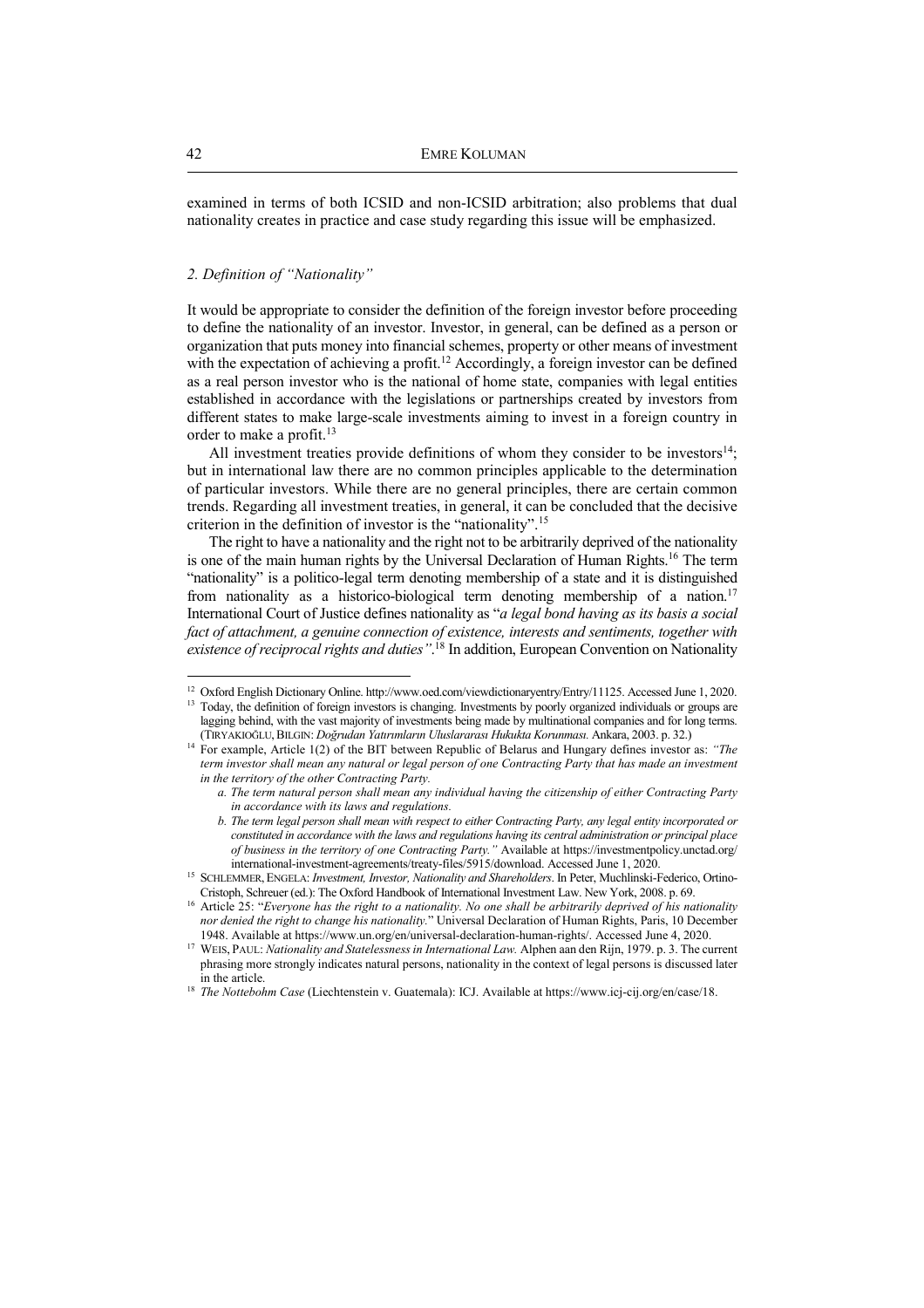describes nationality as the legal bond between a person and a state and does not indicate the person's ethnic origin.<sup>19</sup>

Sometimes term "nationality" is used interchangeable with "citizenship"; although both involve a legal relationship between person and state, "nationality" must be distinguished from "citizenship". First of all, "nationality" emphasizes international aspects of a legal relationship, while the "citizenship" emphasizes domestic concerns. Secondly, citizens have the right to participate in the political life of a state; while nationals do not necessarily have these rights. In addition, it is possible to hold a nationality without being a citizen; that is, to be legally subject to a state and entitled to its protection, without having the right of political participation; it is also possible to have political rights without being the national of a state.<sup>20</sup>

## *3. Nationality Requirement in Investment Arbitration*

Investment treaties include substantive provisions that provide protection to foreign investors and private foreign investments. In addition, these treaties provide the foreign investor with direct recourse to international arbitration. Determining the nationality of an investor plays an important role in international investment arbitration; because this nationality is crucial in deciding an individual's or juridical person's right to initiate arbitral proceedings against a state. Additionally, the nationality requirement generally prevents any national from seeking treaty protection against its own home state. The jurisdictional requirement *ratione personae* depends on the determination of the investor's nationality, and possession of the nationality of the host state can be a barrier to becoming a party to arbitral proceedings against that state.<sup>21</sup> The reason for the nationality requirement is obvious; individuals' nationality accord them a particular position in international law. Nationality gives individuals the benefit of the additional right or privilege to refer an investment dispute to international arbitration without having to rely on state for protection or intervention.<sup>22</sup>

Both ICSID and other investment treaties require that the individual or private investor<sup>23</sup>, who have the advantage of being able to use dispute settlement mechanisms

<sup>&</sup>lt;sup>19</sup> European Convention on Nationality, Strasbourg, 6.11.1997. Available at https://www.unhcr.org/protection/ Statelessness/451790842/european-convention-nationality.html. Accessed June 1, 2020.

<sup>20</sup> TIRYAKIOGLU, BILGIN: *Multiple Citizenship and its Consequences in Turkish Law.* In: Ankara Law Review (pp. 1–16). Volume 3. Issue 1. 2006. p. 3.

<sup>21</sup> LIM, CHIN LENG-HO, JEAN-PAPARINSKIS, MARTINS: *International Investment Law and Arbitration: Commentary, Awards and Other Material.* Cambridge, 2018. p. 234; ISMAIL, MOHAMMED: *International Investment Arbitration: Lessons from Developments in the MENA Region.* New York, 2013. p. 98; TREVINO, CLOVIS: *Treaty Claims by Dual Nationals: A New Frontier?* Retrieved from Kluwer Arbitration Blog, 2015. Available at http://arbitrationblog.kluwerarbitration.com/2015/10/08/treaty-claims-by-dual-nationals-anew-frontier/. Accessed June 1, 2020.

<sup>22</sup> SCHLEMMER 2008, p. 72.

<sup>&</sup>lt;sup>23</sup> In principle, investors must be private investors; but this does not exclude wholly or partly governmentcontrolled companies acting as investors to comply as a private investor. The decisive criteria here is that whether the company is discharging governmental functions or is acting in a commercial capacity. (*See*  UCTAD: *Dispute Settlement - International Centre for Settlement of Investment Disputes - Requirements*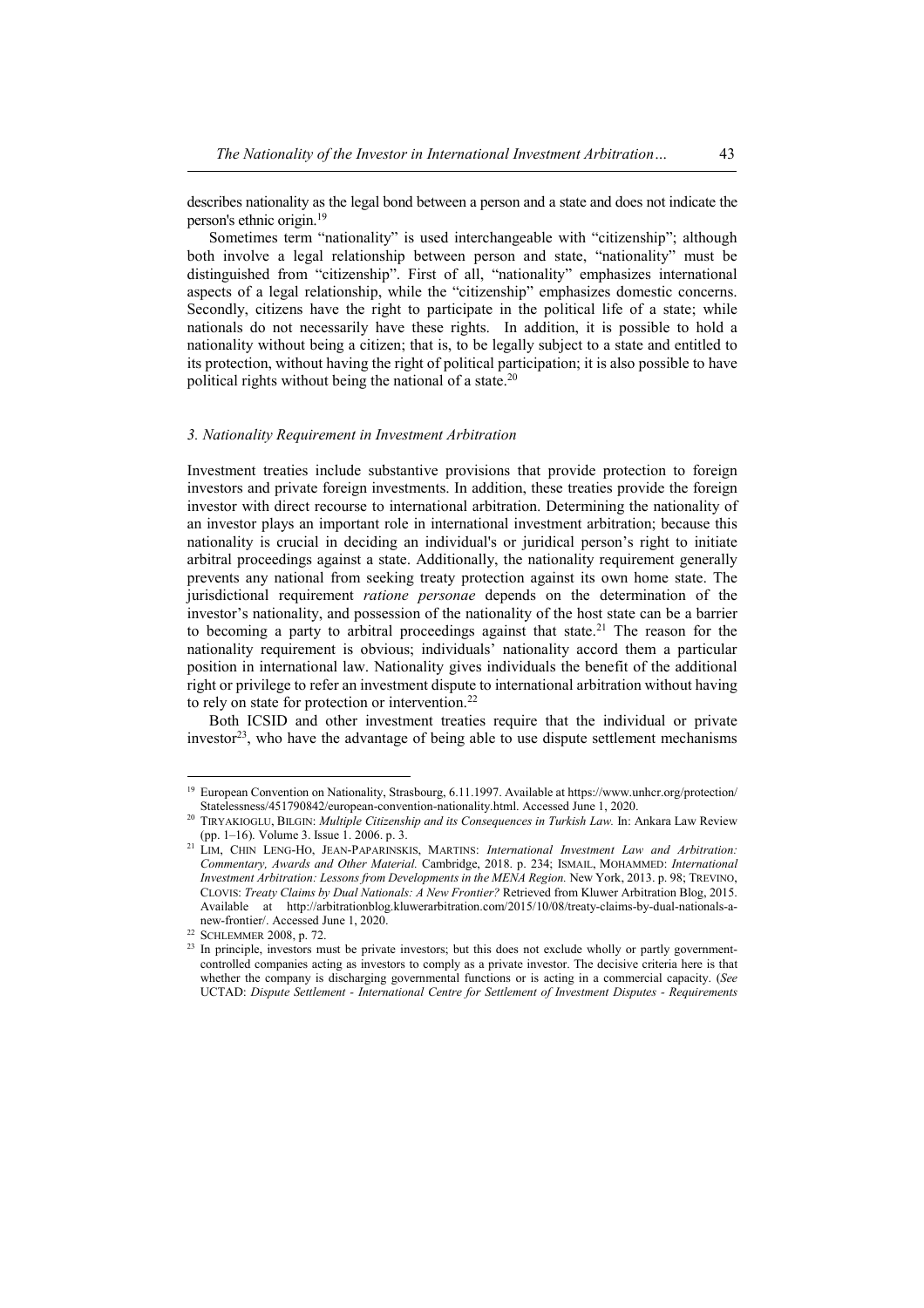thanks to investment treaties, must be a national of another contracting state.<sup>24</sup> To illustrate, according to Article 25(1) of ICSID convention "*The jurisdiction of the Centre shall extend to any legal dispute arising directly out of an investment, between a Contracting State (or any constituent subdivision or agency of a Contracting State designated to the Centre by that State) and a national of another Contracting State, which the parties to the dispute consent in writing to submit to the Centre.*" Based on this article, for the competence of ICSID, the dispute shall be between a contracting state and a national of another contracting state; this is the jurisdictional requirement *ratione personae*.

Additionally, Article 25(2)(a) of the Convention defines national of another contracting state as: "*Any natural person who had the nationality of the Contracting State other than the State party to the dispute on the date on which the parties consented to submit such dispute to conciliation or arbitration as well as on the date on which the request was registered pursuant to paragraph (3) of Article 28 or paragraph (3) of Article 36, but does not include any person who on either date also had the nationality of the Contracting State party to the dispute*." According to this article, investors are required to meet a positive and a negative nationality requirement. To satisfy the positive requirement, investors are required to be nationals of a contracting state. To satisfy the negative requirement, investors must not have the nationality of the host state.<sup>25</sup>

#### *4. Nationality of the Investor who is a Natural Person*<sup>26</sup>

#### 4. 1. Base of the Nationality According to International Law

For natural persons, investment agreements generally base nationality exclusively on the law of the state of claimed nationality.<sup>27</sup> Although investment treaties are governed

*Ratione Personae*. New York, 2003. p. 16. Available at https://unctad.org/en/Docs/edmmisc232add3\_en.pdf. Accessed June 1, 2020.)

<sup>&</sup>lt;sup>24</sup> Although the main purpose of all investment treaties is to attract investments and investors to the host state, every treaty has its own objectives; because of this reason contracting states are free to choose the nationality requirements, according to according to relations and political order between states, that in their view better suit a particular BIT.

<sup>25</sup> Also, Article 25(2)(b) of the Convention defines nationality for a juridical person as: "*any juridical person which had the nationality of a Contracting State other than the State party to the dispute on the date on which the parties consented to submit such dispute to conciliation or arbitration and any juridical person which had the nationality of the Contracting State party to the dispute on that date and which, because of foreign control, the parties have agreed should be treated as a national of another Contracting State for the purposes of this Convention.*"

<sup>&</sup>lt;sup>26</sup> The definition of the term "natural person" may vary from one IIA to the other with possible terms such as "nationals", "physical persons" or "citizens".

<sup>27</sup> TITI, CATHERINE: *Scope of International Investment Agreements and Substantive Protection Standards.* In: Krajewski, Markus-Hoffmann, Rhea Tamara (ed.): Research Handbook on Foreign Direct Investment*.* Northampton, 2019. p. 174; SCHREUER, CHRISTOPH: *The ICSID Convention: A Commentary*. Cambridge, 2001. p. 267. Some IIAs, less frequently, use "the residence of the investor" to determine nationality. Both criteria may be used either alone or in combination. Under the Energy Charter Treaty, the terms "citizenship", "nationality" or a "permanent residence" in the territory of the contracting party are all deemed to fall within the scope of the definition of a natural person as investor. It has been stated that: "*Investor means with respect to a Contracting Party a natural person having the citizenship or nationality of or who is permanently residing in that Contracting Party in accordance with its applicable law*" (*See* THE INTERNATIONAL LAW ASSOCIATION GERMAN BRANCH SUB-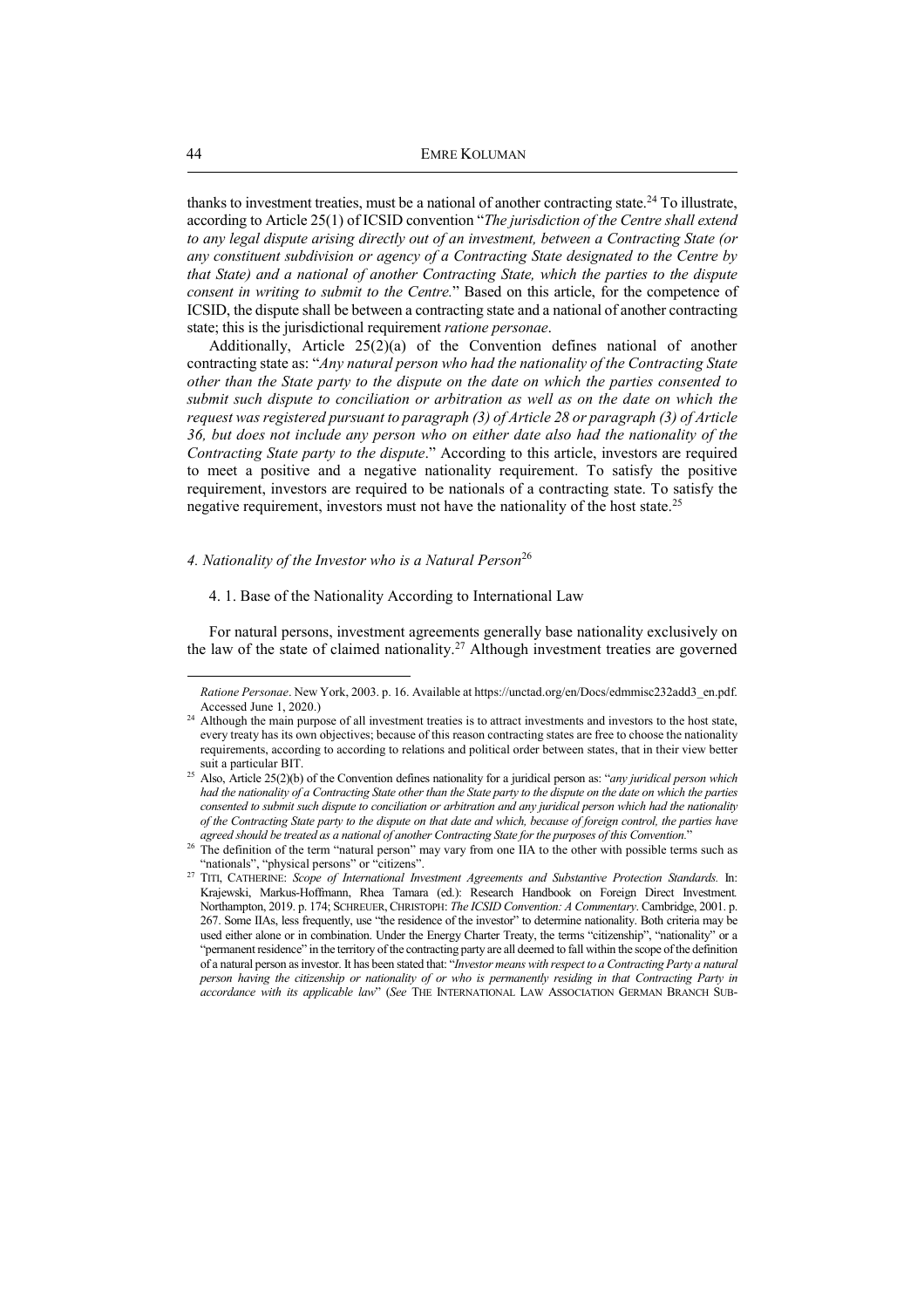by international law, international law will refer back to national law for the purpose of determining nationality.<sup>28</sup> For example, according to Article  $1(2)(a)$  of the BIT between Hungary and Turkey<sup>29</sup> the term investor shall mean "*natural persons having the nationality of a Contracting Party in accordance with its laws*". This approach was also recognized by the Hague Convention on Nationality in 1930 in Article 1, which states that "*It is for each State to determine under its own law who are its nationals. This law shall be recognized by other States in so far as it is consistent with international conventions, international custom, and the principles of law generally recognized with regard to nationality*."<sup>30</sup>

This issue was also emphasized in case law; in the ICSID case of *Hussein Nuaman Soufraki v. The United Arab Emirates*<sup>31</sup>, dispute arose out of a concession contract that Mr. Soufraki had signed with the United Arab Emirates for the development of ports in that country. Mr. Soufraki claimed Italian citizenship and claimed for breach of the Italy– United Arab Emirates BIT; while respondent had objections to jurisdiction of the Tribunal on the basis that claimant had not established that he was a national of Italy in order to meet the nationality requirement of Article 25(2)(a) of the Convention on the Settlement of Investment Disputes Between States and Nationals of Other States.<sup>32</sup> Article 1(3) of the BIT between Italy–United Arab Emirates<sup>33</sup> defines investor of the other contracting state as a "*natural person holding the nationality of that State in accordance with its law*". Although Mr. Soufraki submitted five certificates of citizenship including a declaration of the Italian Foreign Affairs Minister that he is an Italian citizen and could present a claim under the BIT, the Tribunal rejected the claim after making their own investigation about citizenship in Italian Law<sup>34</sup>. The Tribunal found that, according to Italian law, Mr.

COMMITTEE ON INVESTMENT LAW: *The Determination of the Nationality of Investors under Investment Protection Treaties*. Beiträge zum Transnationalen Wirtschaftsrecht 2011. p. 17.)

<sup>&</sup>lt;sup>28</sup> On the other hand, in addition to referring back to domestic law, some investment agreements such as "ASEAN Comprehensive Investment Agreement" introduce alternative criteria for nationality, such as a requirement of residency or domicile. According to article 4/g of this agreement "*Natural person means any natural person possessing the nationality or citizenship of, or right of permanent residence in the Member State in accordance with its laws, regulations and national policies.*" (ASEAN Comprehensive Investment Agreement, 29.03.2012. Available at https://investmentpolicy.unctad.org/international-investment-agreements/ treaties/treaties-with-investment-provisions/3273/asean-comprehensive-investment-agreement-2009-. Accessed June 1, 2020.)

<sup>&</sup>lt;sup>29</sup> BIT between the Republic of Hungary and the Republic of Turkey. Available at https://investmentpolicy. unctad.org/international-investment-agreements/treaty-files/1554/download. Accessed June 14, 2020.

<sup>&</sup>lt;sup>30</sup> Although it never became effective, the Hague Convention is often referred to as reflecting the current international law principles on nationality of individuals. Another international convention reflecting the international law principles is 1997 European Convention on Nationality. (Available at https://www.coe.int/en/web/conventions/fulllist/-/conventions/treaty/166. Accessed June 1, 2020.)

<sup>31</sup> *Hussein Nuaman Soufraki v. The United Arab Emirates,* ICSID Case No. ARB/02/7. Available at https://www. italaw.com/cases/1041. Accessed May 1, 2020.

<sup>32</sup> Under Article 41(1) of the ICSID Convention "*the Tribunal shall be the judge of its own competence*". Pursuant to that provision and Rule 41 of the ICSID Arbitration Rules, the tribunal has to decide whether the dispute falls within the jurisdiction of the Centre. The tribunal must determine whether claimant is a national of Italy according to Article 25(2)(a) of the Convention.

<sup>&</sup>lt;sup>33</sup> BIT between the United Arab Emirates and the Italian Republic. Available at https://investmentpolicy. unctad.org/international-investment-agreements/treaty-files/1715/download. Accessed June 1, 2020.

<sup>&</sup>lt;sup>34</sup> It would also be appropriate to emphasize what will be taken into account in determining citizenship. The Working Paper of the ICSID Convention foresaw a complicated preliminary procedure for determination of the nationality of a non-state party, as the Preliminary Draft required a written affirmation of nationality signed by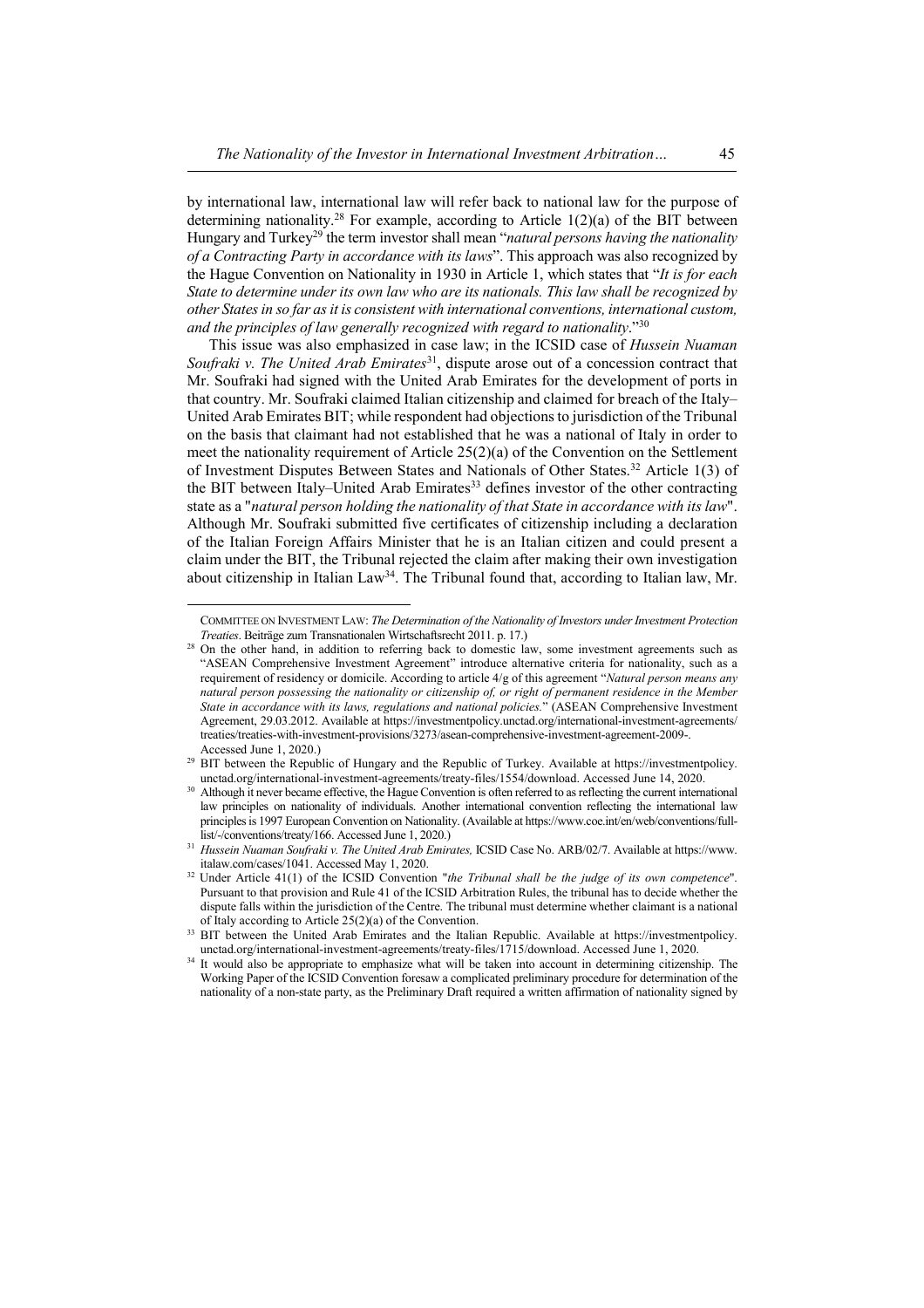Soufraki was not an Italian national at the time he made the claim; because he lost his Italian nationality automatically when he acquired Canadian nationality and took up residence in Canada<sup>35</sup>. By leaving Italy for Canada in 1991, he had abandoned his Italian citizenship under Italian law.<sup>36</sup>

On the other hand, although the Hague Convention on Nationality refers that each state has the right to determine under its own law who are its nationals, the Convention also states that this law shall be consistent with international conventions, international custom, and the principles of law generally recognized with regard to nationality. This permits of some control of excessive attributions by states of their nationality, by depriving them of much of their international effect. In literature, it is expressed that "*Such control is needed since, although the grant of nationality is for each State to decide for itself in accordance with its own laws, the consequences as against other States of this unilateral act occur on the international plane and are to be determined by international law*."<sup>37</sup> This issue causes the concept of "effective nationality" to be brought to the agenda.

# 4. 2. Effective Nationality<sup>38</sup>

Effective nationality doctrine is confined to situations where an individual possesses lawfully two or more nationalities and where it is necessary to choose which of them is effective for given purposes.<sup>39</sup> In international law, the issue of "effective nationality" was famously considered by the International Court of Justice in the *Nottebohm case*<sup>40</sup>. The Court considered whether Liechtenstein could espouse the case of Mr. Nottebohm, a national of both Liechtenstein and Germany, against Guatemala. Mr. Nottebohm had a long-standing and close connection with Guatemala, where he had lived for most of the previous thirty years, but only a minor connection with Liechtenstein. Accordingly, the Court held that Mr. Nottebohm's case could not be espoused by Liechtenstein because he did not have sufficient connection with that country.<sup>41</sup> In this case, with emphasizing on effective nationality, it was decided that the existence of a genuine link between a person and a state is required in order to get diplomatic protection.

or on behalf of the Minister of Foreign Affairs of the state whose nationality is mentioned. But this procedure did not receive enough support, so the procedure for certification of nationality did not appear in the Convention. Hence, the decision as to whether the investor meets the nationality requirements is incumbent upon the tribunal. A certificate of nationality will be treated as the part of other evidences or documents that will be examined by the tribunal in accordance with Article 43 of the Convention. (SCHREUER 2001, p. 268.)

<sup>35</sup> Article 8, paragraph 1 of the Italian Law No. 555 of 1912 reads as follows: Whoever spontaneously acquires a foreign citizenship and establishes his residence abroad loses the Italian citizenship.

<sup>36</sup> *See* WISNER, ROBERT-GALLUS, NICK: *Nationality Requirements in Investor–State Arbitration*. In: Stephan, Schill-Helene Ruiz Fabri (ed.): The Journal of World Investment & Trade (pp. 927-945). Leiden, 2004. p. 928.

<sup>37</sup> JENNINGS, ROBERT-WATTS, ARTHUR (ed.): *Oppenheim's International Law*. London, 1996. p. 853.

<sup>&</sup>lt;sup>38</sup> In this section, only the issue of "effective citizenship" will be examined, the "dual nationality" issue, which is the essence of the subject, will be examined in detail in the following sections.

<sup>39</sup> SIMPSON, JOHN LIDDLE-FOX, HAZEL: *International Arbitration: Law and Practice.* Westport, 1959. p. 107.

<sup>40</sup> ICJ: Liechtenstein v. Guatemala. Available at https://www.icj-cij.org/en/case/18. Accessed June 1, 2020. Also, in other cases like *Nuaman Soufraki v. The United Arab Emirates* (ICSID Case No. ARB/02/7) the *Nottebohm Case* was referred by the tribunals.

<sup>41</sup> WISNER-GALLUS 2004, p. 930-931.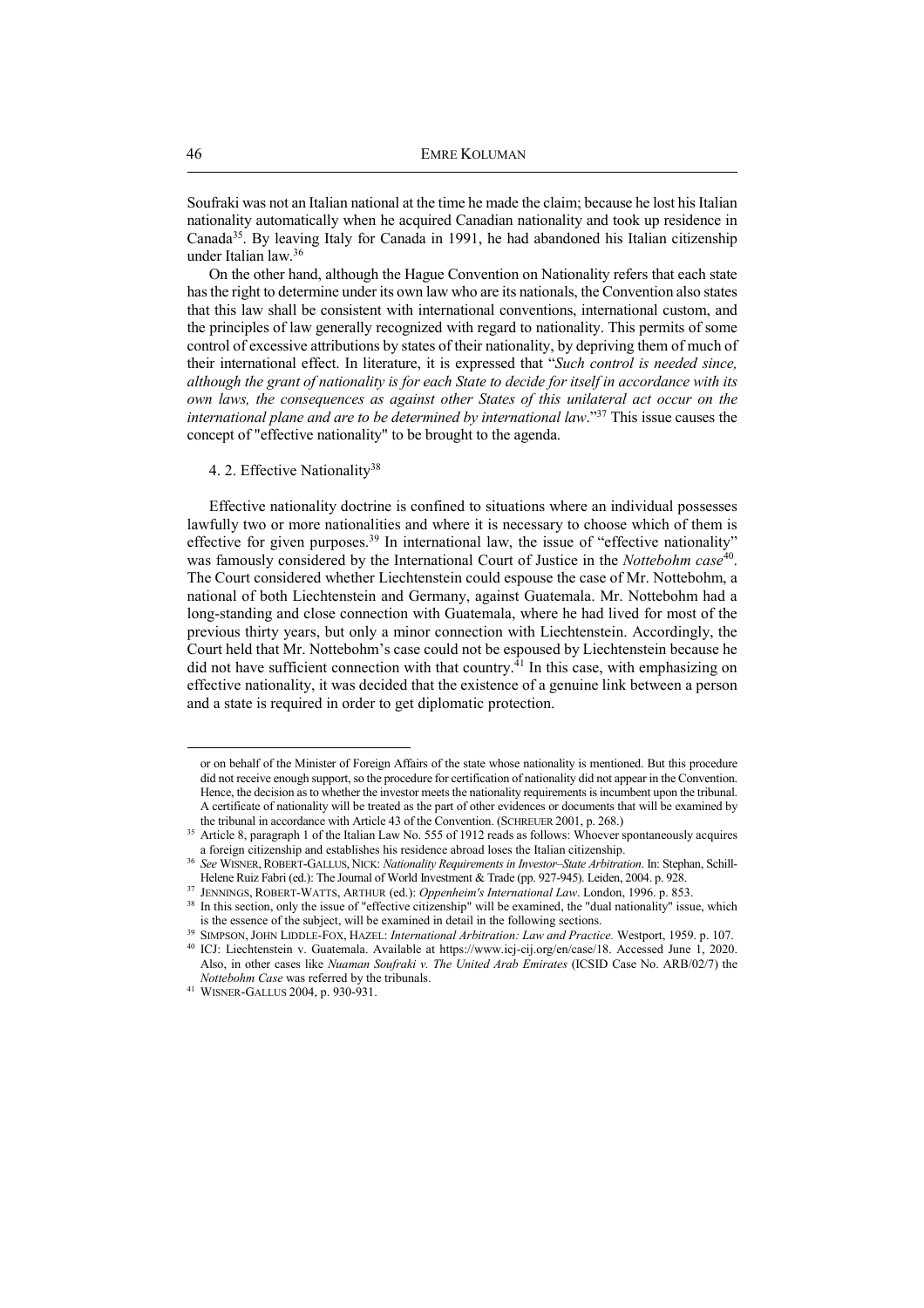The principle developed in the *Nottebohm case* has been used by various international tribunals. It was famously applied by the Iran–United States Claims Tribunal<sup>42</sup> to determine if dual nationals of both US and Iranian could claim against Iran. The Tribunal stated that, with the *Nottebohm case*, the acceptance and the approval by the International Court of Justice of the search for the real and effective nationality based on facts of a case, instead of an approach relying on more formalistic criteria.<sup>43</sup>

In literature, it is argued that an international tribunal is not bound by the national law in all circumstances. Nationality provisions of national law may be disregarded by tribunals in cases of ineffective nationality when there is a lack of a genuine link between the state and the individual.<sup>44</sup> However, there is no agreement whether the nationality principles developed in the field of "diplomatic protection" can be automatically applicable in investor-state arbitration.<sup>45</sup> On contrary, legal doctrine and case law have emphasized some important differences between the two.

In *Saba Fakes vs Turkey* case<sup>46</sup>, the Tribunal stated that, according to Article 25 of the Convention, natural persons holding the nationality of both contracting-states are excluded from the jurisdiction of the ICSID; Tribunal also noted that treaties for the promotion and protection of investments, as well as the ICSID Convention, establish a separate mechanism of direct recourse to international arbitration against the host state, so there was no need for an effective citizenship research.<sup>47</sup> In another ICSID case, *Champion Trading Company v. Arab Republic of Egypt*<sup>48</sup>, the Tribunal held that the

<sup>42</sup> Iran – United States Claims Tribunal: Case No. A/18. The Iran-United States Claims Tribunal was established on 19 January 1981 by the Islamic Republic of Iran and the United States of America to resolve certain claims by nationals of one state Party against the other state Party and certain claims between the state parties.

<sup>43</sup> WISNER-GALLUS 2004, p. 931.

<sup>44</sup> SCHREUER 2001, p. 267.

<sup>&</sup>lt;sup>45</sup> As an opposite view, Schreuer has stated that, until international practice develop new criteria, the rules as developed in the context of diplomatic protection would appear to be the only reliable source. (SCHREUER 2001, p. 268.)

<sup>46</sup> *Saba Fakes v. Republic of Turkey*: ICSID Case No. ARB/07/20. Available at https://www.italaw.com/cases/429. Accessed May 5, 2020.

<sup>47</sup> The tribunal stated that: "*Pursuant to Article 27(1) of the ICSID Convention, Contracting Parties have waived their right to grant diplomatic protection to, or bring an international claim on behalf of, their nationals who pursue arbitration under the auspices of the Centre. The rules of customary international law applicable in the context of diplomatic protection do not apply as such to investor-State arbitration… While the Nottebohm case set forth a requirement of a genuine link with the State of nationality, that requirement was applied in the context of diplomatic protection of nationals by way of claims filed by the State whose nationality they hold. The issue in that case was not one of dual nationality and its consequences, if any, on an individual's right to bring a direct claim against a third State, but whether a State could exercise diplomatic protection on behalf of an individual who had no "genuine link" with that State."*

<sup>48</sup> *Champion Trading Company, Ameritrade International, Inc. v. Arab Republic of Egypt,* ICSID Case No. ARB/02/9. Available at https://www.italaw.com/cases/245. Accessed May 5, 2020. In this case, shareholders of National Cotton Company claimed against Egypt at ICSID for breaches of the Egypt–United States bilateral investment treaty. The claiming shareholders were two U.S. companies, Champion Trading Company and Ameritrade, and three U.S. citizens who were all members of the Wahba family. Although these three individuals were born in the United States to parents who were both U.S. citizens, the father also held Egyptian citizenship. Under Egyptian law, the sons of Egyptian nationals retain that nationality for one hundred generations, regardless of where they are born or where they live. The Tribunal relied on Egyptian law to determine that the Wahbas were Egyptian nationals. While they had never even been to Egypt, the Wahba children were all the sons of an Egyptian national and therefore squarely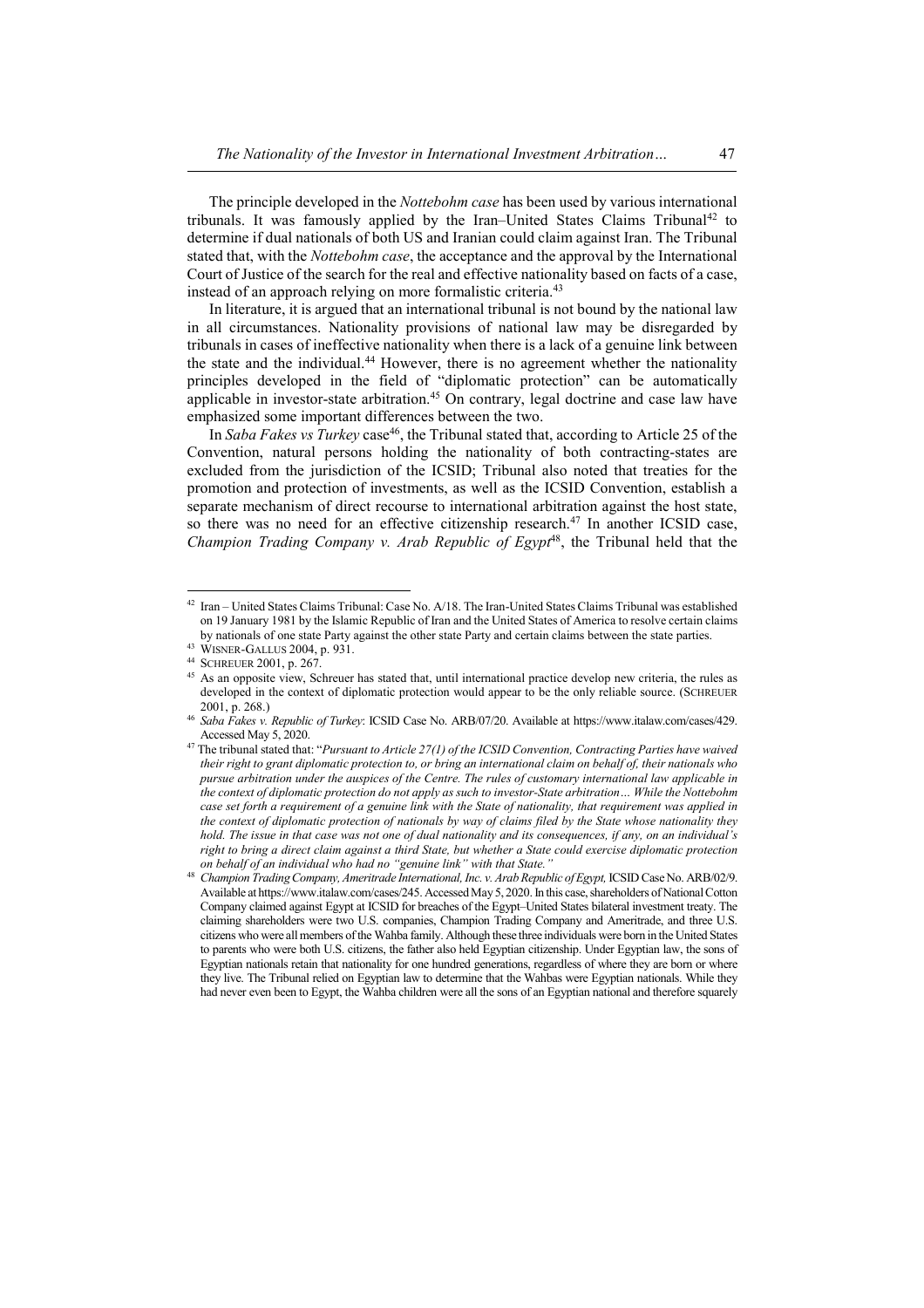*Nottebohm* and Iran–United States Claims Tribunal's (A/18) decisions find no application in investment arbitration because the Convention in Article 25(2)(a) contains a clear and specific rule regarding dual nationals;<sup>49</sup> the principle of effective nationality has no role in cases interpreting Article 25(2) of the ICSID Convention.<sup>50</sup> Although this point is stated, the Tribunal also expressed that "*It might for instance be questionable if the third or fourth foreign born generation, which has no ties whatsoever with the country of its forefathers, could still be considered to have, for the purpose of the Convention, the nationality of this State.*"; in this context, the Tribunal thus determined that the investigation of effective nationality in investment arbitration is not entirely out of practice.<sup>51</sup> Finally, in *Siag and Vecchi v. Arab Republic of Egypt* case<sup>52</sup>, the Tribunal noted that the provisions of Article 25 were clear and the *Champion Trading* case left no room for a discussion of "dominant" or "effective" nationality<sup>53</sup>. Additionally, during the ICSID Convention's preparatory work, dual nationality was debated by the Drafting Working Group, but the convention's final version did not contain the provision on effective nationality, so the drafting history can be an assistance in this manner.<sup>54</sup>

Although the ICSID Convention contains clear and specific rules regarding the exclusion of nationals of both states from the jurisdiction of the ICSID, other treaties regulate the position of dual nationals as to include effective nationality research.<sup>55</sup> For example, Article 10.28 of the CAFTA-DR<sup>56</sup> defines investor of a party as follows: "*a Party or State enterprise thereof, or a national or an enterprise of a party, that attempts to make, is making, or has made an investment in the territory of another Party; provided, however, that a natural person who is a dual national shall be deemed to be exclusively a national of the State of his or her dominant and effective nationality.*" According to the CAFTA-DR, jurisdiction *ratione personae* is dependent upon the investor's dominant and effective nationality, a dual national should be deemed to be exclusively a national of the state of his or her dominant and effective nationality.

fell within this bracket. So, the Tribunal held that it has jurisdiction to hear the claims of the U.S. companies but not the Wahbas. (*See* WISNER-GALLUS 2004, pp. 928–929.).

<sup>&</sup>lt;sup>49</sup> Although, Article 25 (2)(a) contains a clear and specific rule regarding natural persons who are du nationals, Article 25 (2)(b) does not contain any prohibition for dual nationals.

<sup>&</sup>lt;sup>50</sup> The Tribunal also noted that: "*The decision of Case No. A/18of the Iran-United States Claims Tribunal contained an important reservation that the real and effective nationality was indeed relevant unless an exception is clearly stated. The Tribunal is faced here with such a clear exception.*"

<sup>51</sup> The Tribunal noted that: "*This Tribunal does not rule out that situations might arise where the exclusion of dual nationals could lead to a result which was manifestly absurd or unreasonable.*"

<sup>52</sup> *Waguih Elie George Siag and Clorinda Vecchi v. The Arab Republic of Egypt*, ICSID Case No. ARB/05/15. Available at https://www.italaw.com/cases/1022. Accessed May 5, 2020.

<sup>&</sup>lt;sup>53</sup> The Tribunal also noted that "*While it may be asserted that if this were a diplomatic protection case it could be argued differently, the parties have consented to have their dispute resolved under the ICSID Convention and it sets out a particular regime for the determination of jurisdiction.*"

<sup>54</sup> SCHREUER, CHRISTOPH: *Commentary on the ICSID Convention (Article 25)*. In: ICSID Review - Foreign Investment Law Journal (pp. 60–150). Volume 12, Issue 1, 1997. p. 95. Available at https://doi.org/10.1093/ icsidreview/12.1.60. Accessed May 6, 2020.

<sup>&</sup>lt;sup>55</sup> In order to avoid the dual nationality exclusion that has been set by the ICSID Convention, investors may try to bring their claim in another forum, if authorized by the relevant IIA.

<sup>56</sup> Dominican Republic-Central America Free Trade Agreement, Available at https://ustr.gov/tradeagreements/free-trade-agreements/cafta-dr-dominican-republic-central-america-fta, Accessed May 5, 2020.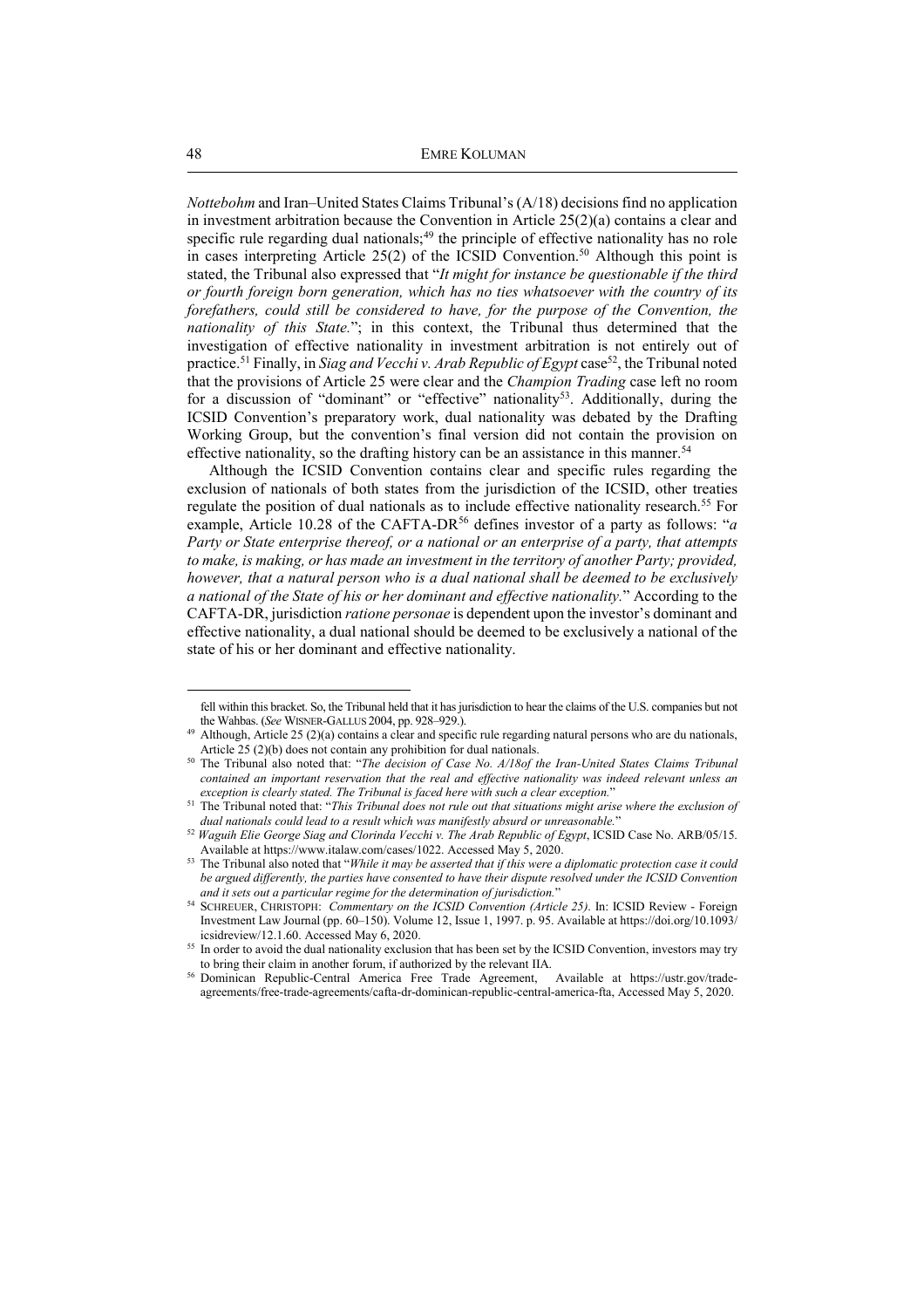In this context, defining what the dominant and effective nationality is the critical legal issue determining jurisdiction *ratione personae*. The *Ballantines v. Dominican Republic* case<sup>57</sup>, which was decided by a PCA Tribunal under the CAFTA-DR, set a legal standard to determine the dominant and effective nationality of the claimants. The Ballantines were American-Dominican dual nationals who accused the Dominican Republic of violating its obligations under the CAFTA-DR by giving them less favorable treatment than its nationals and failing to give fair and equitable treatment. After analyzing the juridical objection, the Tribunal pointed out that it is necessary to give effect to the customary rules of international law. The Tribunal also stated that customary international law cases are instructive, as such, the Tribunal referenced the ICJ decision of *Nottebohm case* and identified four elements to determine the effective and dominant nationality: (i) the state of habitual residence; (ii) the circumstances in which the second nationality was acquired; (iii) the individual's personal attachment to a particular country; (iv) the center of the person's economic, social and family life.<sup>58</sup>

# *5. Nationality of the Investor who is a Legal (Juridical) Person*

The nationality of a juridical person is more complicated than a natural person's, as in today's highly globalized world, companies operate in ways that can make it very difficult to determine their nationality. A foreign investor may exercise control of a company through holding the equity shares in the company, through managerial control or by having the necessary voting power to affect the decision-making process in the investment<sup>59</sup>. Additionally, most international investments are channeled through complex structures consisting of companies incorporated in different jurisdictions and owned by nationals of different countries.<sup>60</sup> Layers of shareholders, both natural and juridical persons themselves, operating from and in different countries make the conventional situation of a company

<sup>57</sup> *Lisa Ballantine and Michael Ballantine v. The Dominican Republic*. Permanent Court of Arbitration (PCA): Case No. 2016-17. Available at https://www.italaw.com/sites/default/files/case-documents/italaw10818.pdf. Accessed May 7, 2020.

<sup>58</sup> The Tribunal decided that, although Ballantines maintained connections to the U.S., from 2006 to the moment the claim was submitted, the Ballantines had moved or relocated their economic and family center to the Dominican Republic. Even though they often visited the U.S., their children continued their education in the U.S. and they kept social relations in the U.S., the Tribunal pointed out that the Ballantines both established their "main" business and reorganized their way of living in the Dominican Republic for several years around the investment. In consequence, the Tribunal concluded that the Dominican Republic was the center of their economic, family and social life, despite maintaining ties with the U.S. (*See* BREGANTE, PABLO MORI. *New Trends For Dual Nationals Claims. Is the Ballantines Award Relevant for Cases Where A Dual Nationals-Related Provision Is Not Incorporated In The Relevant Treaty?* Retrieved from Kluwer Arbitration Blog, 2019. Available at http://arbitrationblog.kluwerarbitration.com/2019/10/30/new-trends-for-dual-nationalsclaims-is-the-ballantines-award-relevant-for-cases-where-a-dual-nationals-related-provision-is-not-

incorporated-in-the-relevant-treaty/?doing\_wp\_cron=1592032588.12476396. Accessed May 7, 2020.)

<sup>59</sup> UNCTAD 2003, p. 15.

<sup>60</sup> WISNER-GALLUS 2004, p. 927.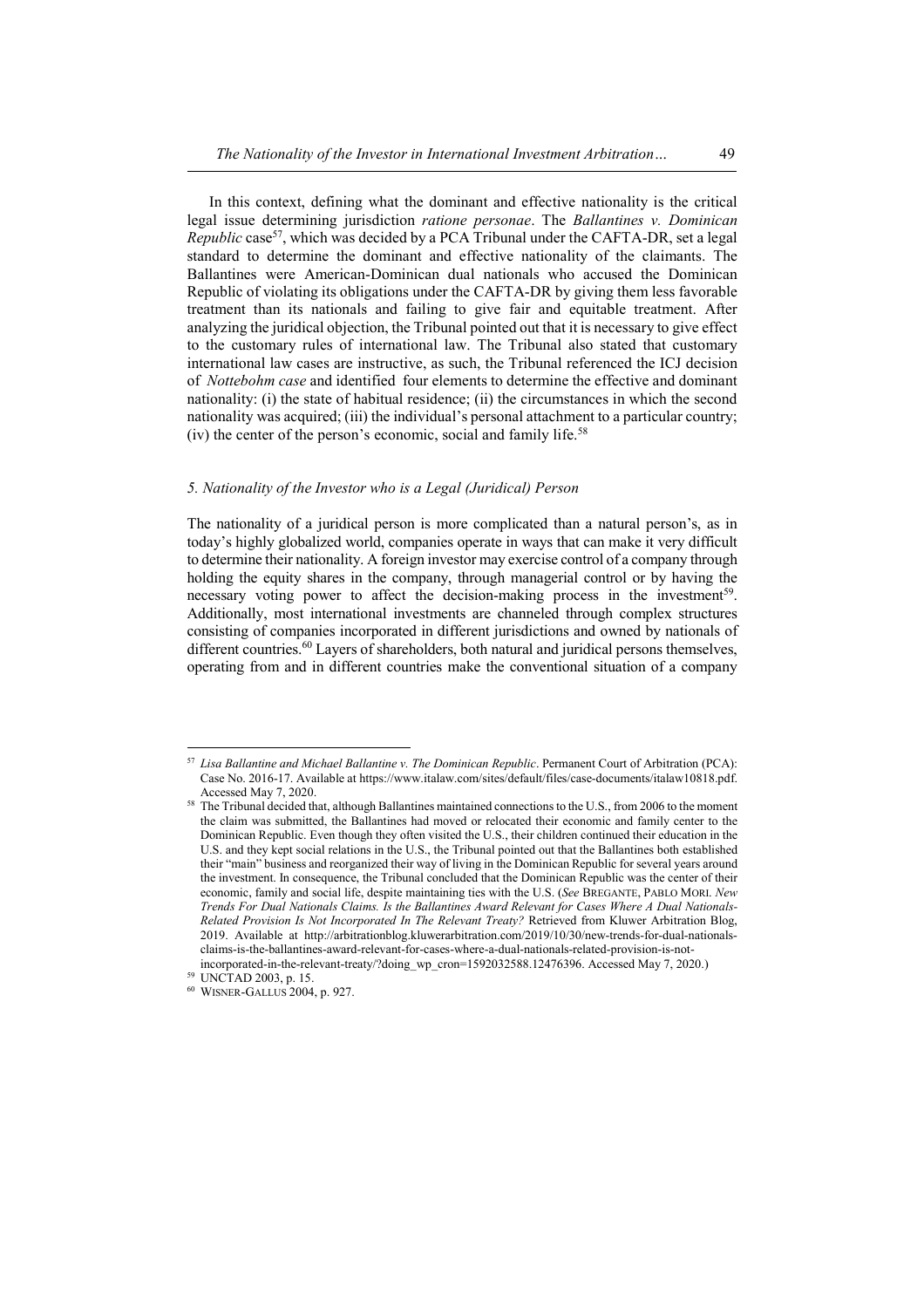established under the laws of a particular country and having its center of operations in the same country, more of a rarity than a common situation. $61$ 

Although determining the nationality is not easy, it is particularly important for the purpose of bringing international claims for protecting the company's assets and activities abroad.<sup>62</sup> For juridical persons, investment agreements generally base nationality on a test like, (a) the place of constitution of juridical person in accordance with the law in force in the country of origin<sup>63</sup>; (b) the place of incorporation or where the registered office is of juridical person $^{64}$ ; (c) the country of the corporate seat, for example, where the headquarters or the place of administration is<sup>65</sup>, or (d) less frequently, the country of control, to determine the nationality of a juridical person.<sup>66</sup> These listed criteria specified above can be used alone, in combination or as alternatives. But there is no single test used by all treaties to define the link required between a juridical person that is seeking protection under the treaty and the contracting state. In case law, tribunals in investment arbitration usually apply the test of incorporation or seat rather than control, when determining the nationality of a juridical person, unless the test of control is

<sup>61</sup> OECD: *Definition of Investor and Investment in International Investment Agreements.* In: International Investment Law: Understanding Concepts and Tracking Innovations. 2008. p. 18. Available at https://www. oecd.org/daf/inv/internationalinvestmentagreements/40471468.pdf. Accessed May 7, 2020.)

<sup>62</sup> AUST, ANTHONY: *Handbook of International Law*. New York, 2010. p. 166.

 $63$  Such as, according to Article  $1(2)(b)$  of the BIT between the Hungary and Turkey the term legal person investor shall mean "*Corporations, companies, firms and business associations constituted, or incorporated in the territory of either of the Contracting Parties in accordance with the laws of that Contracting Party.*" Additionally, some treaties set a low threshold for a corporation to qualify as an investor of a party. Article 1(2) of the Ukraine–Lithuania BIT, for example, defines a "Lithuanian investor" as "*any entity established in the territory of the Republic of Lithuania in conformity with its laws and regulations*". While, others set a higher threshold; such as Article 1(1)(b) of the Indonesia–Chile BIT not only requires that the corporation be "constituted or otherwise duly organized under the law" of the home state, but also requires that its "effective economic activities" be in that state.

<sup>&</sup>lt;sup>64</sup> This is the most widely used test for determination of nationality. (SCHREUER 2001, p. 277.) According to Chapter 2 of the Chile-United States Free Trade Agreement: Enterprise means "*Any entity constituted or organized under applicable law, whether or not for profit, and whether privately-owned or governmentallyowned, including any corporation, trust, partnership, sole proprietorship, joint venture, or other association*" and enterprise of a Party means "*An enterprise constituted or organized under the law of a Party*."

<sup>&</sup>lt;sup>65</sup> According to BIT between Germany and India, company means: "*Companies means, in respect of the Federal Republic of Germany, juridical persons as well as commercial or other companies or associations with or without legal personality having its seat in the territory of the Federal Republic of Germany, irrespective of whether or not its activities are directed at profit.*" Treaties do not always use the term "seat", but instead they may refer to "main office", "residence" or the "siège social". These terms could be interpreted as referring to either the administrative seat or to the statutory seat of a company. (*See* THE INTERNATIONAL LAW ASSOCIATION GERMAN BRANCH SUB-COMMITTEE ON INVESTMENT LAW 2011, p. 15.)

<sup>&</sup>lt;sup>66</sup> Some treaties limit corporations' standing based on who controls the corporation. The NAFTA for example, states that, following consultations with other NAFTA Parties, a Party may deny the benefits of the Treaty to an investor of another Party "if investors of a non-Party own or control the enterprise and the enterprise has no substantial business activities" in the putative home state. Similarly, the Indonesia–Australia BIT is representative of several BITs deeming that companies incorporated in states that are not party to the treaty still have standing if nationals from one of the parties control those companies. (*See* TITI, CATHERINE 2019, p. 174) Countries like Finland, Netherlands and Sweden selectively use this criterion; in so doing, these countries broaden the definition of the term "investor" to include juridical persons that are established in the host state or in a third country but controlled by an investor from the home state. (THE INTERNATIONAL LAW ASSOCIATION GERMAN BRANCH SUB-COMMITTEE ON INVESTMENT LAW 2011, p. 16.)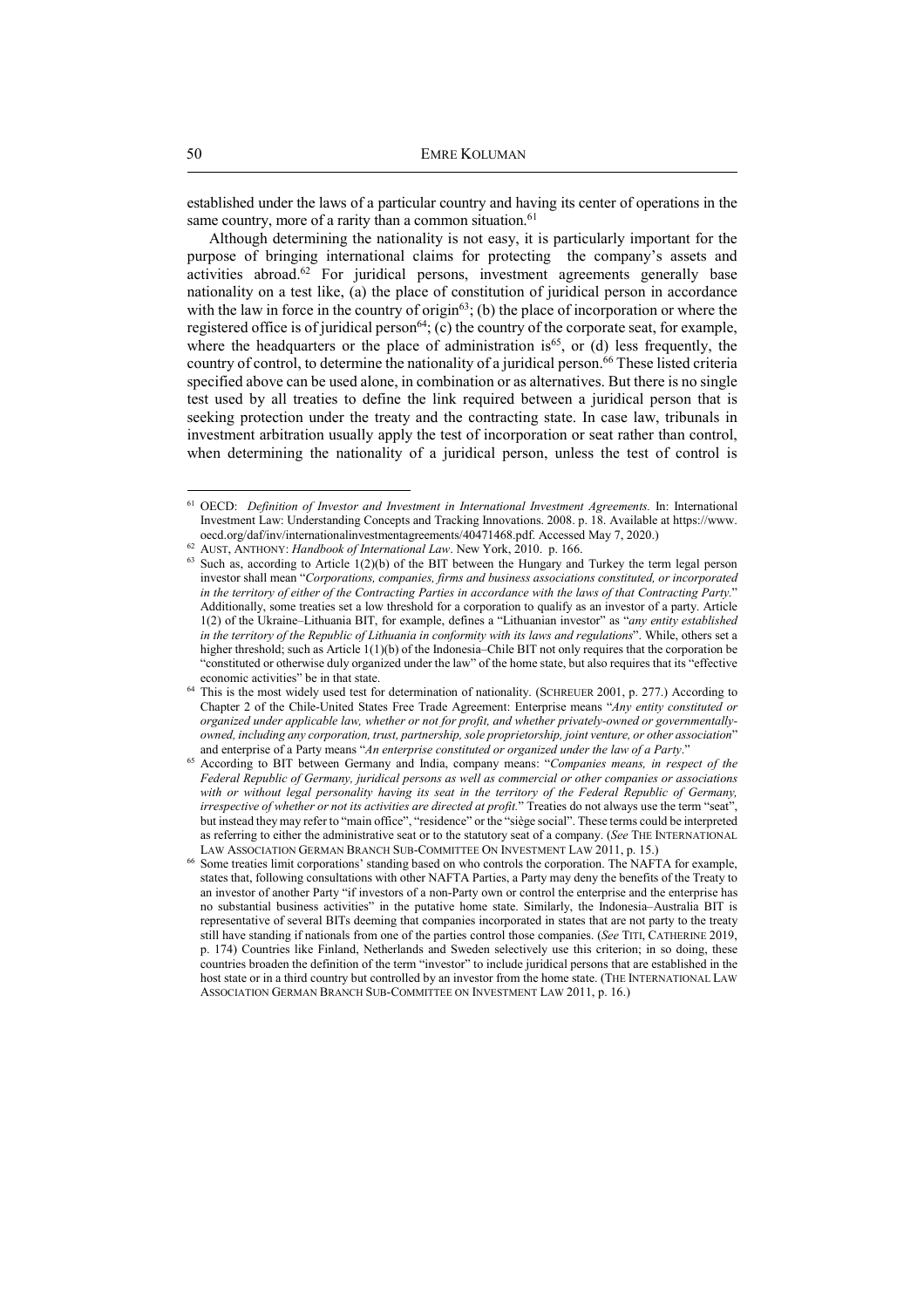provided for in the investment agreement. Accordingly, it is the general practice in investment agreements to specifically define the objective criteria which make a juridical person a national or investor of a party for purposes of the agreement.<sup>67</sup>

The ICSID Convention regulates the nationality requirements of juridical persons for the jurisdiction of the Centre. According to the Convention, a juridical person must be a national of a Contracting state other than the state party to the dispute; so, as natural persons, juridical persons are also required to meet a positive and a negative nationality requirement. To satisfy the positive requirement, juridical person investors are required to be nationals of a contracting state; to satisfy the negative requirement, they must not have the nationality of the host state.

The Convention does not directly define the concept of "juridical person", instead it defines the "national of another contracting state" for juridical persons $68$ ; according to Article 25(2)(b) juridical persons will qualify as nationals of contracting states through their "place of incorporation" or "seat of business".<sup>69</sup> ICSID tribunals have consistently adopted the test of "place of incorporation" or "seat" in determining the nationality of a corporation, so the case law also reflects a reluctance to adopt the control test in defining the nationality of a juridical person outside the narrowly defined exception in Article  $25(2)(b)$ .<sup>70</sup> A corporation may also be shared by nationals of several states. In this case, if all possible nationalities link the juridical person to a contracting state then no problem will arise.<sup>71</sup> The situation is more complicated if one of the possible nationalities of the corporation is a non-contracting state. Such a situation will not directly restrain the jurisdiction of the Centre, and the decisive test of "place of incorporation" or "seat" will be applied for determination of the nationality.<sup>72</sup>

The purpose of the Convention is the settlement of investment disputes between states and foreign investors; but many host states require that foreign investors operate through locally incorporated companies, so the consequence of incorporating under the host state's law is that these companies have the nationality of the host state. A juridical person may, however, possess the host state's nationality and still qualify as a national of another

<sup>67</sup> OECD Benchmark Definition, p. 18-19.

<sup>68</sup> The Preliminary Draft defined a company as "*any association of natural or juridical person, whether or not such association is recognized by the domestic law of the contracting State*". Bu there were oppositions to extending the definition of the term company to mere association of natural person or to unincorporated partnership. It was decided that the matter would be left to be worked out by a tribunal in practice. But it can be concluded that, the juridical personality is required for the application of Article  $25(2)(b)$  and mere association of individuals or of juridical persons would not qualify. (*See* SCHREUER 2001, p. 276.)

<sup>&</sup>lt;sup>69</sup> The Preliminary Draft offered two criteria for determination of the nationality of a company: nationality under domestic law of a contracting state, same as the criteria for natural persons, or controlling interest of the nationals of such state. Nationality under a state's domestic law was later explained as the company either was incorporated under the law of that country or had its seat in that country. (*See SCHREUER 2001*, p. 277.) <sup>70</sup> UNCTAD 2003, p. 15.

<sup>&</sup>lt;sup>71</sup> Although the Convention's phrasing is in singular as "a contracting state", this will not prevent two or more nationalities of contracting states. (*See* SCHREUER 2001, p. 287.)

<sup>72</sup> After the application of this test, a determination of concurrent possession of the nationality of a noncontracting state will not exclude jurisdiction. Additionally, if the control of the corporation is exercised by nationals of both contracting and non-contracting state, the form and extend of the control should be treated with flexibility. (For further explanation and the risk of application of diplomatic protection by noncontracting state at the same time with ICSID arbitration *See* SCHREUER 2001, p. 287.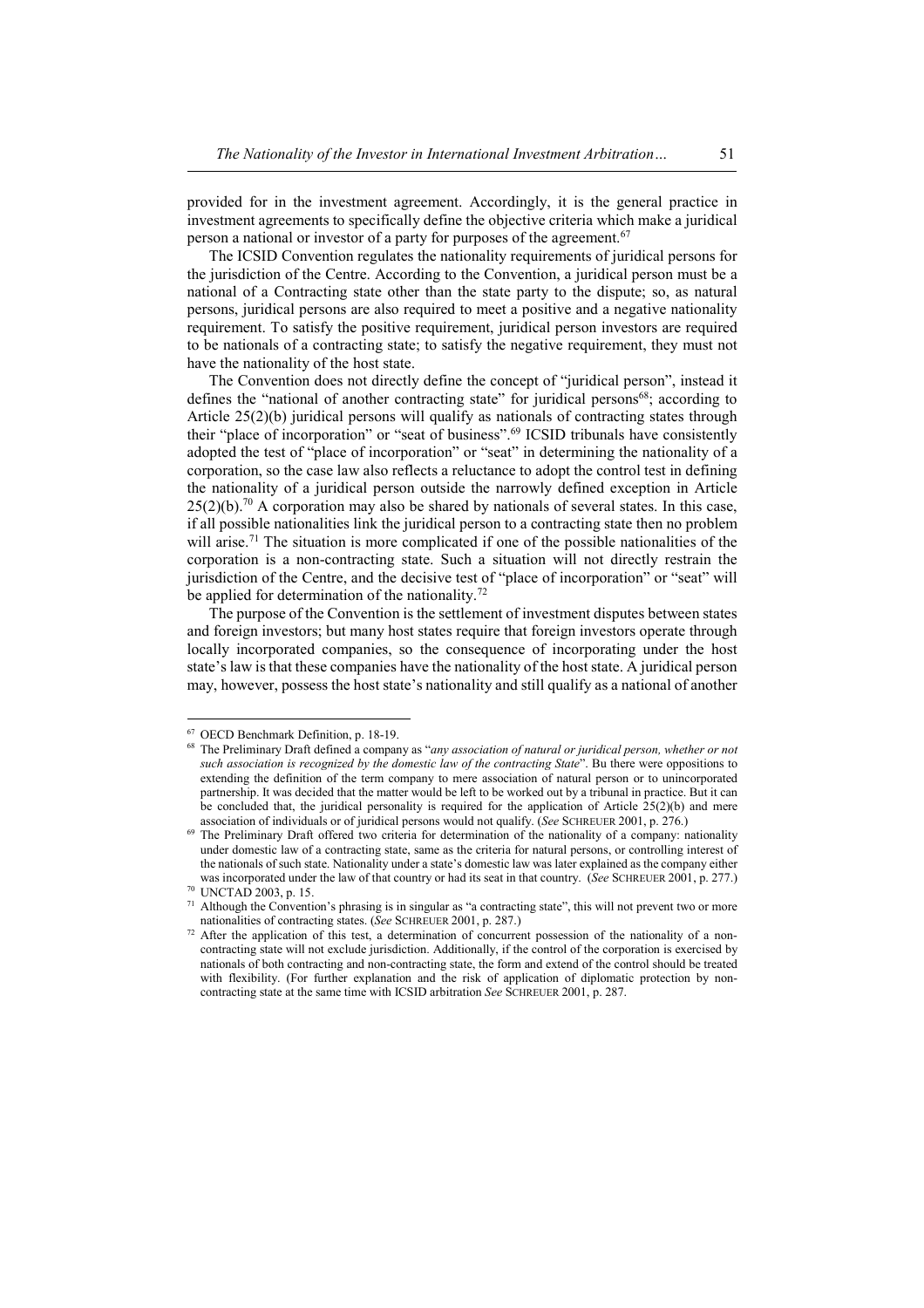contracting state under an exception contained in Article 25(2)(b) : "*any juridical person which had the nationality of the Contracting State party to the dispute on that date and which, because of foreign control, the parties have agreed should be treated as a national of another Contracting State for the purposes of this Convention.*" In principle, such companies would be excluded from jurisdiction of the Convention since the Convention requires that the nationality of an investor should be that of a contracting state other than the state party to the dispute. However, through the drafting period, drafters of the Convention realized that an important portion of foreign investments could thus be excluded from the Centre's jurisdiction; so, they have included this provision among "national of another contracting state".

Article 25(2)(b) enables access to ICSID for foreign investors that operate through locally incorporated companies. For the application, the Convention requires two elements: First there must be an agreement with the host state that reflects its undertaking to treat the locally incorporated company as foreign.<sup>73</sup> This agreement of consent can be in any mean as there are no formal requirements for such an agreement. For example, in case law, from the mere existence of an ICSID clause, tribunals have concluded that there is an agreement between parties to treat the locally incorporated company as a foreign national.<sup>74</sup> Although such an agreement will carry much weight, it cannot create a nationality that does not exist, because of this reason, the existence of such an agreement will not prevent the tribunal from examining

 73 *In MINE v. Guinea* case (*Maritime International Nominees Establishment v. Republic of Guinea*, ICSID Case No. ARB/84/4. Available at https://www.italaw.com/cases/3361. Accessed May 7, 2020.) there was an agreement on the nationality of the investor. MINE had concluded an agreement with the Government of Guinea to settle disputes through ICSID, this agreement also includes that MINE was a Swiss national. When MINE instituted proceedings with ICSID, Guinea objected to the Centre's jurisdiction and stated that the Tribunal did not explicitly refer to the investor's nationality. (MINE was incorporated in Liechtenstein. Although Switzerland was a contracting State, Liechtenstein had not ratified the ICSID Convention.) The Tribunal's assumption of jurisdiction over the case implied that it had accepted MINE's nationality as Swiss as the agreement between the parties stipulated the investor's nationality to be Swiss.

<sup>74</sup> In *Klöckner v. Cameroon* (*Klöckner Industrie-Anlagen GmbH and others v. United Republic of Cameroon and Société Camerounaise des Engrais*, ICSID Case No. ARB/81/2. Available at https://www.italaw.com/ cases/3373, Accessed May 11, 2020.) the foreign investor had participated in the establishment of a joint venture company (SOCAME) in Cameroon. The Establishment Agreement between the company and Cameroon contained an ICSID arbitration clause. Cameroon sought to challenge the validity of the ICSID clause because SOCAME was a Cameroonian company. The Tribunal held that the mere existence of an ICSID arbitration clause between parties indicated an agreement on foreign nationality. In another case of *Amco v. Indonesia* (*Amco Asia Corporation and others v. Republic of Indonesia*, ICSID Case No. ARB/81/1. Available at https://www.italaw.com/cases/3475, Accessed May 7, 2020.) Amco put forward an application to establish a foreign business in Indonesia. Amco Asia, as a parent foreign company, was controlling the Amco company which is locally incorporated. Parties have made an agreement stating that if there is a disagreement and dispute between the company and the government, this disagreement will be put before the ICSID. Indonesia argued that it had not expressed its agreement to treat Amco as a foreign corporation. As there are no formal requirements for such agreements, tribunal have determined whether an implicit agreement exist between parties of the dispute. The Tribunal referred to the consent agreement which indicated the Indonesian Government's acknowledgment of Amco's status as a locally incorporated but foreign controlled corporation. The Tribunal stated that: "*Two conditions of Article 25(2)(b) were fulfilled in the instance case, at the date on which the parties consented to submit possible future disputes to arbitration (which date is relevant, according to Article 25(2)(b)), and as a matter of fact, are still fulfilled today.*"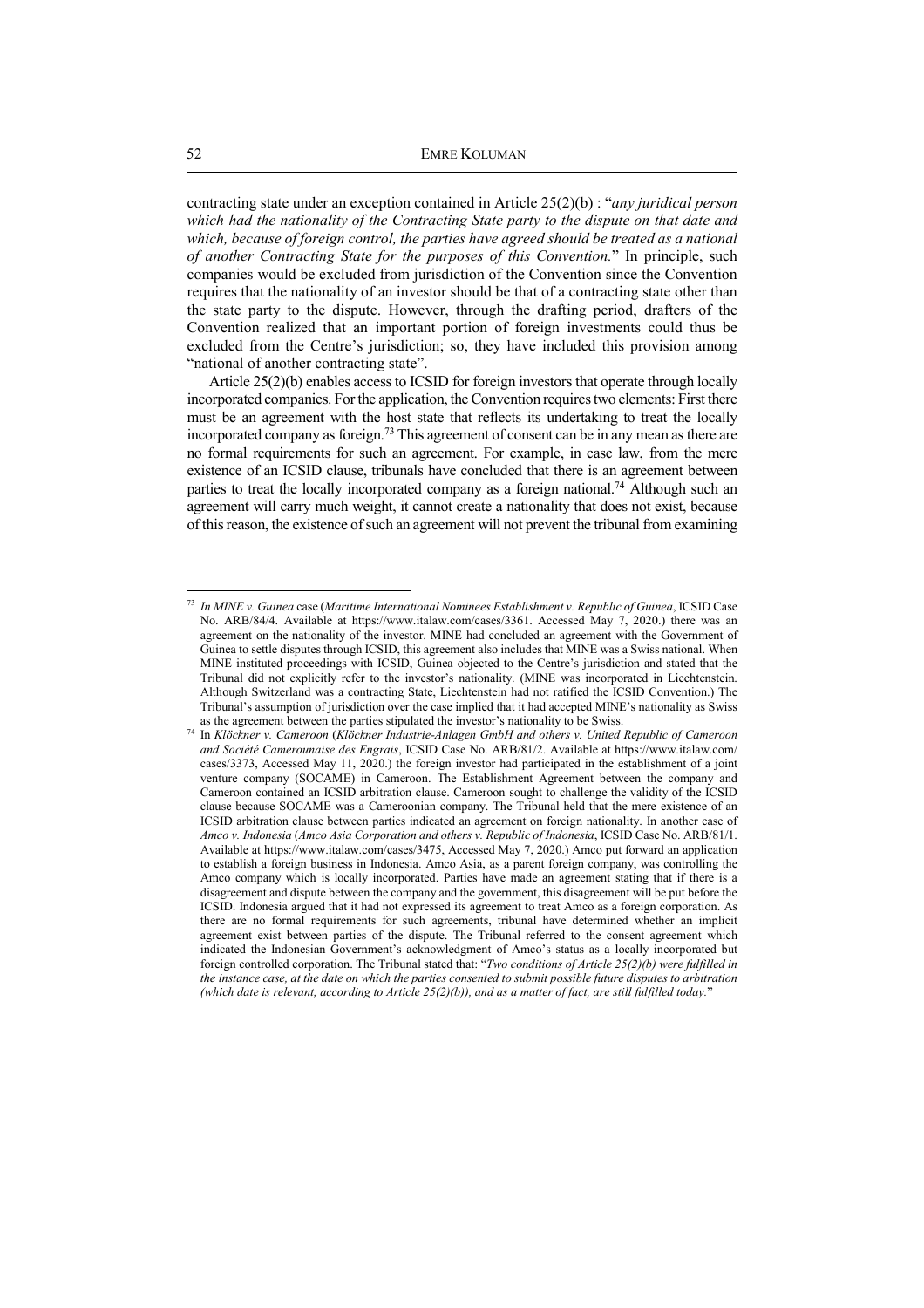the compliance with nationality requirement.<sup>75</sup> Secondly, as an addition to this requirement, the objective element of foreign control of the juridical person must be present.<sup>76</sup> As expressed in the *Vacuum Salt v. Ghana* case, shareholding is one of the elements showing the foreign identity; but in addition to shareholding, indirect control, voting powers or managerial control were taken into account by ICSID tribunals.<sup>77</sup>

With the emergence of "shell" and "mailbox" companies, investment agreements started to add new conditions in order to avoid granting protection to such companies. For example, the EU-Canada Comprehensive Economic and Trade Agreement (CETA) requires that an enterprise of a party shall have substantive or substantial business activities. On the other hand, recent decisions confirm that investments only indirectly owned by requisite nationals still satisfy the nationality requirements. In the well-known ICSID case of *Waste Management v. Mexico*<sup>78</sup>, under the ICSID Additional Facility Rules, and alleging breaches of NAFTA Articles, the investors have owned the investment through a Cayman Island company. Mexico denied that the claimant had the status of an investor for the purposes of Chapter 11 on the grounds that the Claimant did not have a direct interest in the investment in Mexico, because Acaverde's direct shareholder was a company registered in the Cayman Islands, which is not a NAFTA party; so a company incorporated in a non-party to the NAFTA suffered the damages. The Tribunal rejected this argument of Mexico, holding that: "*There is no hint of any concern that investments are held through companies or enterprises of non-NAFTA*  States, if the beneficial ownership at relevant times is with a NAFTA investor."<sup>79</sup> It

<sup>75</sup> SCHREUER 2001, p. 281. On the other hand, an agreement on an investor's nationality where the juridical person is registered in a non-contracting state; but controlled by a national of a contracting state may allow for the Centre's jurisdiction.

<sup>76</sup> *See* UNCTAD 2003, p. 15-23. In *Vacuum Salt v. Ghana (Vacuum Salt Products Ltd. v. Republic of Ghana*, ICSID Case No. ARB/92/1. Available at https://www.italaw.com/cases/3282. Accessed May 13, 2020.), there was an agreement between the Ghanaian Government and Vacuum Salt containing an ICSID clause. Vacuum Salt was a corporation organized under the law of Ghana. When Vacuum Salt initiated arbitration proceedings before ICSID, the Ghanaian Government objected to the Centre's jurisdiction arguing that Vacuum Salt was national of Ghana and was not controlled by foreign nationals. Also, the government stated that there was no agreement with the investor to treat Vacuum Salt as a national. The Tribunal noted the practice of previous tribunals to infer an agreement on nationality from the existence of a consent to ICSID's jurisdiction. But the Tribunal also insisted that it had to determine whether foreign control did exist or not. The Tribunal noted that: "*The parties' agreement to treat Claimant as a foreign national "because of foreign control" does not ipso jure confer jurisdiction. The reference in Article 25(2)(b) to "foreign control" necessarily sets an objective Convention limit beyond which ICSID jurisdiction cannot exist and parties therefore lack power to invoke same no matter how devoutly they may have desired to do so.*" While deciding on the case the Tribunal examined whether Vacuum Salt was effectively controlled by foreign nationals. It has been found that the foreign investor only held 20% of the shares, whereas 80% were in Ghanaian hands. Under these circumstances, the Tribunal decided that local company did not objectively meet the requirement of foreign control under the Convention. The Tribunal also looked at other elements of control besides shareholding, such as the foreign investor's management role, but was not, in the end, satisfied of the existence of foreign control.

<sup>77</sup> For further information and list of cases *See* UNCTAD 2003, p. 24.

<sup>78</sup> *Waste Management, Inc. v. United Mexican States* (Number 2), ICSID Case No. ARB(AF)/00/3. Available at https://www.italaw.com/cases/1158. Accessed May 1, 2020.

<sup>79</sup> The Tribunal has also stated that: "*Article 1117 deals with the special situation of claims brought by investors on behalf of enterprises established in the host State. But it still allows such claims where the enterprise is*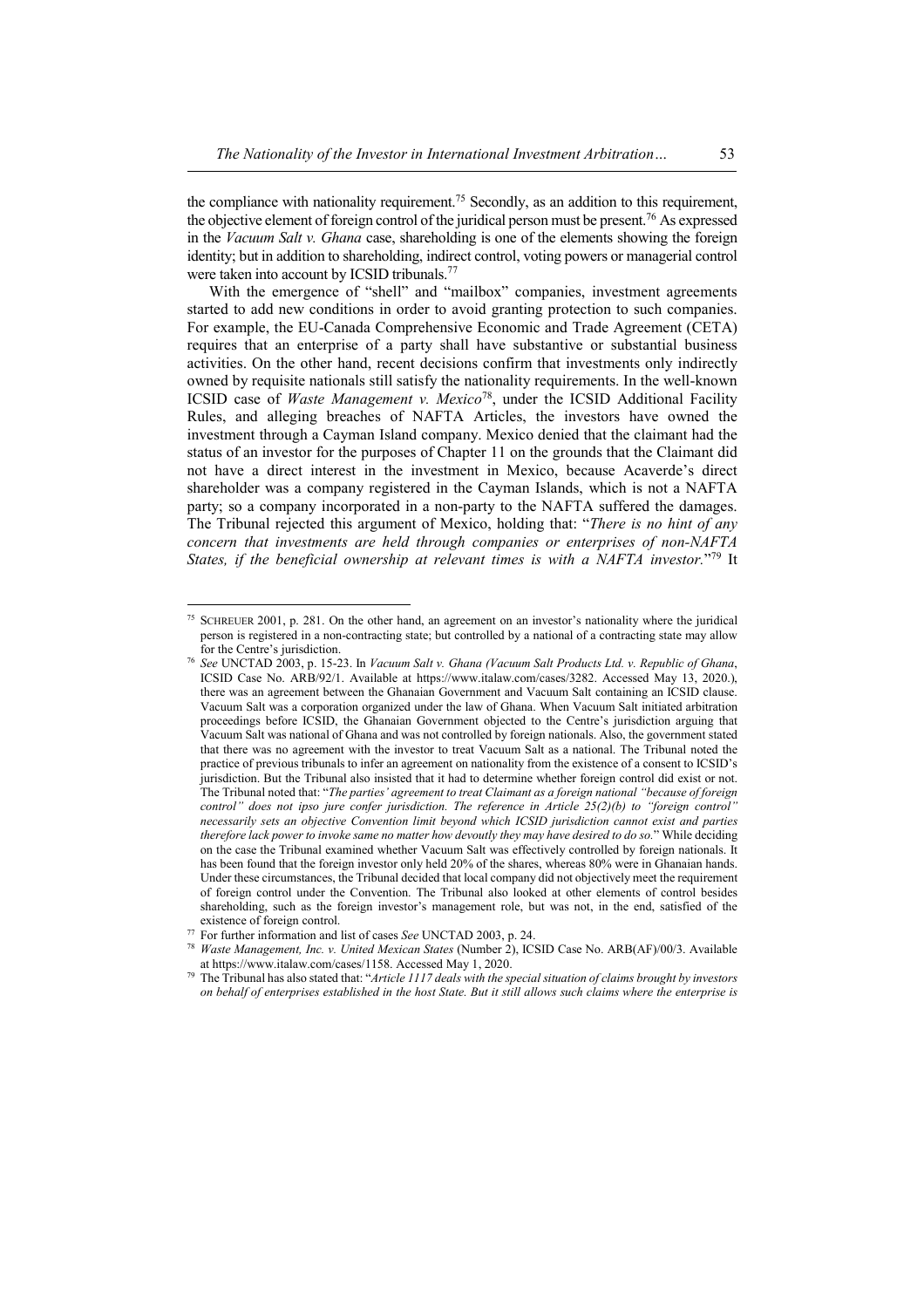appears that a tribunal can look through to a second layer of shareholders to determine if the true controller of a company holds the requisite nationality.<sup>80</sup>

# *6. Critical Dates in Determination of the Nationality*

Most of the investment treaties explicitly set out the critical dates on which an investor claiming treaty protection must possess the requisite nationality. Starting with ICSID Convention, which contains special regulations about the dates in determination of the nationality of an investor. According to Article 25(2)(a) of the Convention, the nationality requirements for a natural person have to be satisfied at two separate dates. An individual investor has to be a national of a contracting state at the time the parties' consent to submit to the Centre's jurisdiction, and also on the date the request for arbitration or conciliation is registered by the Centre. In addition, the individual investor must not be a national of the host state on these two dates. The individual investor's possession of other nationalities is irrelevant in the interim period between the date of consent and the date of registration. The Convention does not speak of a requirement for the investor to continuously hold its nationality between these two dates. <sup>81</sup>

By contrast, the nationality requirement that the juridical person has to satisfy only applies on the date of consent; according to Article  $25(2)(b)$  the juridical person must have the nationality of a contracting state rather than the host state only on the date the parties consented to submit to the Centre's jurisdiction. The double test, which is valid for natural persons, does not apply for juridical persons.<sup>82</sup> Additionally, any change in the juridical persons' nationality, after the date of consent, will not affect the jurisdiction of the Centre, so there is no requirement of continuous nationality.<sup>83</sup>

Although not written as clear as the ICSID Convention, other investment treaties often set out critical dates for nationality requirement as well. For example, according to Article 1(2) of the BIT between the Hungary and Turkey<sup>84</sup>, the term investor shall mean "*Any natural or legal person of one Contracting Party that has made an investment in the territory of the other Contracting Party*". It can be concluded from this statement that, an investor invoking the relevant BIT as a foreign national is only eligible for treaty

*owned or controlled "directly or indirectly", i.e., through an intermediate holding company which has the nationality of a third State.*"

<sup>80</sup> WISNER – GALLUS 2004, p. 934.

<sup>81</sup> LIM-PAPARINSKIS 2018, p. 235; UNCTAD 2003, p. 13.

<sup>82</sup> The preliminary draft, without distinguishing between two types of investors, took the date of consent as the critical date. After subsequent debates, a double test was accepted for natural persons, but "date of consent" stayed same for juridical persons. (*See* SCHREUER 2001, p. 289.)

<sup>83</sup> On the contrary, in the *Loewen* case (*Loewen Group, Inc. and Raymond L. Loewen v. United States of America*, ICSID Case No. ARB(AF)/98/3. Available at https://www.italaw.com/cases/632. Accessed May 1, 2020.) under NAFTA, it was stated that "*In international law parlance, there must be continuous nationality identity from the date of the events giving rise to the claim, which date is known as the dies a quo, through the date of resolution of the claim, which date is known as dies ad quem."* (*See* SCHLEMMER 2008, p. 76.) For further information on change of nationality during proceedings *see* DUGAN, CRISTOPHER-WALLACE, DON-RUBINS, NOAH-SABAHI, BORZU: *Investor-State Arbitration.* New York, 2008. p. 341-345.

<sup>84</sup> BIT between the Republic of Hungary and the Republic of Turkey. Available at https://investmentpolicy. unctad.org/international-investment-agreements/treaty-files/1554/download. Accessed May 9, 2020.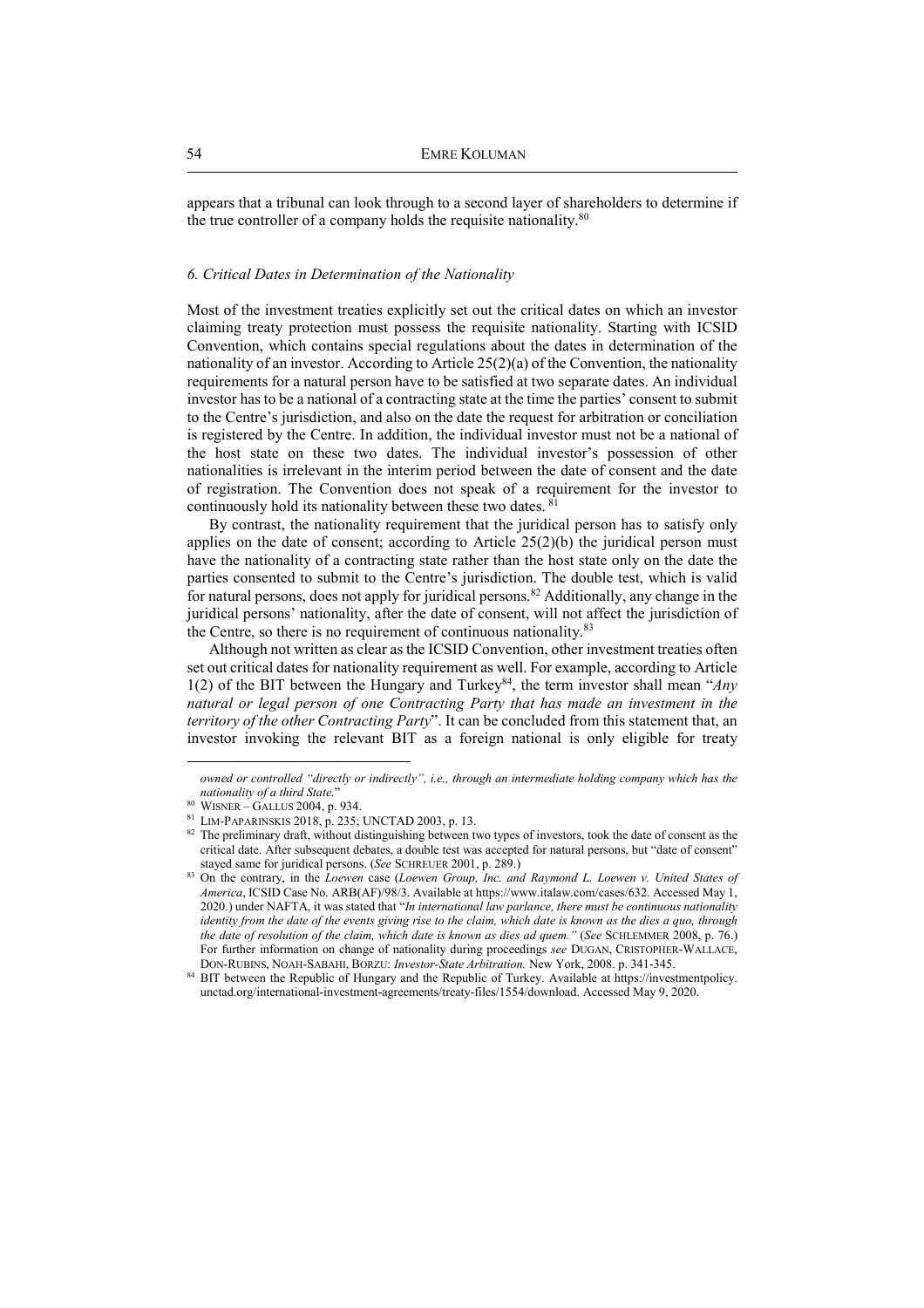protection if it possessed the nationality on two critical dates. The first one is when the investment was being made, as the BIT clearly indicates that the investment must be made by a foreign investor; and the second is when the claim for treaty protection is submitted to arbitration.<sup>85</sup>

This issue was also discussed in case law. In the *Serafin Garcia Armas and Karina Garcia Gruber v. Venezuela* case<sup>86</sup>, the Garcias who are dual Spanish and Venezuelan nationals, acquired their shares in two companies in 2001, but their Spanish citizenships in 2003 and 2004. The alleged expropriation of the companies took place in 2010. The Garcias initiated UNCITRAL arbitration proceedings in October of 2012, relying on the Spain-Venezuela BIT. In 2014 jurisdictional decision the Tribunal upheld jurisdiction over the dispute. In particular, the tribunal found that it was irrelevant whether or not Garcias had Spanish nationality when they invested; only their nationalities at the time of the alleged breach and at the time of the filing of the arbitration were relevant for jurisdictional purposes. But, in 2017, the Paris Court of Appeal partially set aside the jurisdictional award, noting that the Tribunal had failed to examine the claimants' nationalities at the date of the investments. The remaining elements of the jurisdictional award remained intact. This decision was also overturned in 2019 by a ruling from the French Supreme Court, which held that the Court of Appeal had not drawn all the necessary legal consequences from its own reasoning. Finally, in June 2020, Court of Appeal annulled the jurisdictional award in its entirety. The court found that the ordinary meaning of the underlying Spain-Venezuela BIT required that only investments made in one state by individuals who held the nationality of the other contracting state at the time of the investment could benefit from the treaty's protection.

# *7. Dual Nationality Problem*

"Multiple nationality" is a status in which a person is concurrently regarded as a citizen under the laws of more than one state. "Dual nationality," being a citizen of two states, is the most common type of multiple nationality and therefore the various definitions of "multiple nationality" is always inclusive of the term "dual nationality.". In Article 2 (b) of the European Convention on Nationality, "multiple nationality" is defined as "the simultaneous possession of two or more nationalities by the same person."<sup>87</sup>

In today's highly globalized world, an investor may have more than one nationality, including the ones of both home and host state; this kind of situation can complicate the

<sup>85</sup> LIM-PAPARINSKIS 2018, p. 235. Likewise, according to BIT between Government of the United Kingdom of Great Britain and Northern Ireland and Republic of Colombia (Available at https://investmentpolicy. unctad.org/international-investment-agreements/treaty-files/3253/download. Accessed May 9, 2020.) Article (1)(2)(a), investment means "*every kind of economic asset, owned or controlled directly or indirectly, by investors of a Contracting Party in the territory of the other Contracting Party*". According to this article, an investment has to been made by a foreign investor, so nationality requirement has to be satisfied at two separate dates: When the investment was being made and when the claim for treaty protection is submitted to arbitration.

<sup>86</sup> *Serafín García Armas and Karina García Gruber v. Bolivarian Republic of Venezuela*, PCA: Case No. 2013- 3. Available at https://www.italaw.com/cases/2869. Accessed May 9, 2020.

<sup>87</sup> TIRYAKIOĞLU 2006, p. 4.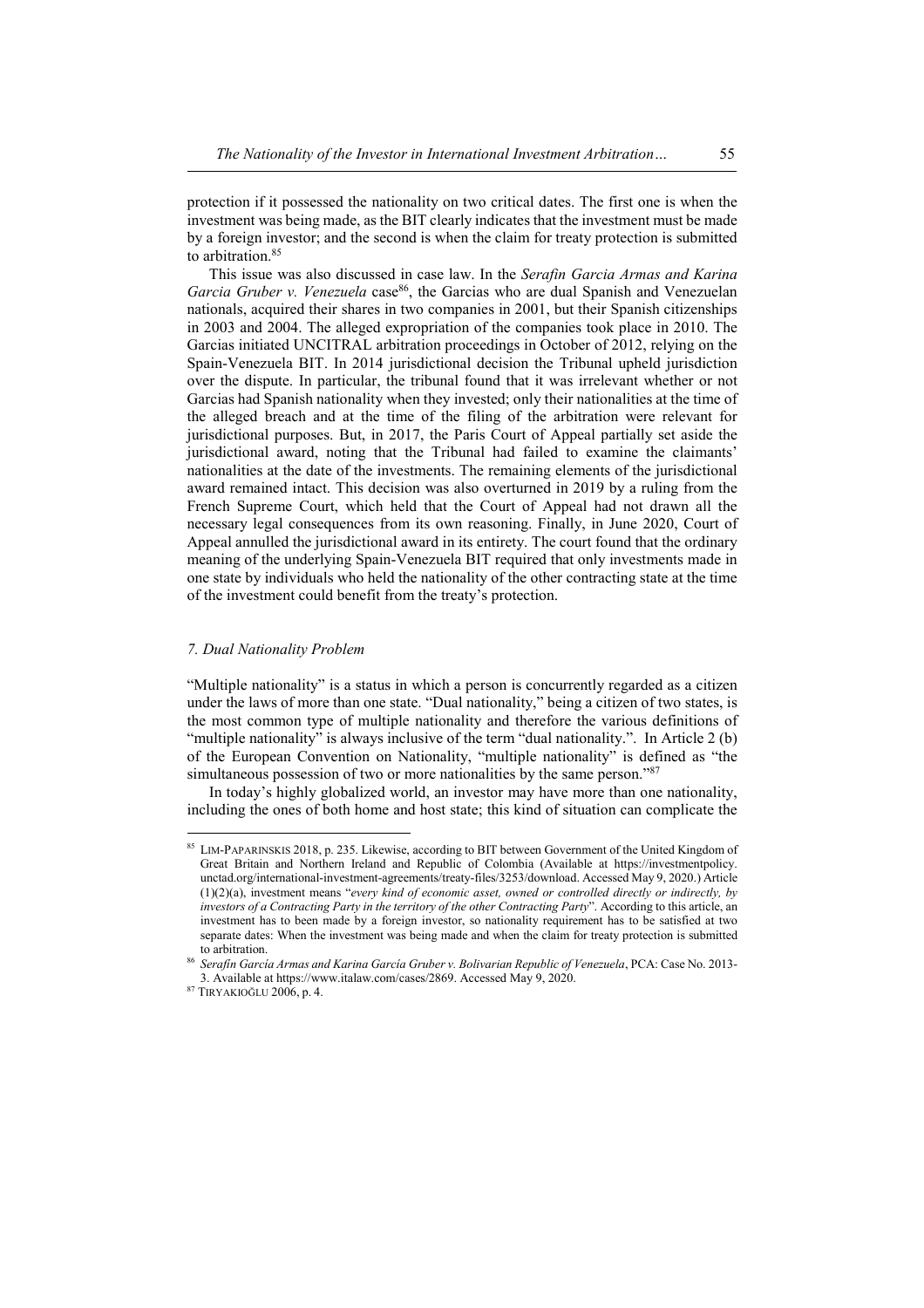protection of an investment and the jurisdiction in arbitration.<sup>88</sup> In such a case, the question arises, whether an investor who holds a dual nationality of both the state where the investment has been made and of the home country can initiate arbitration proceedings against host country.

Many IIAs contain provision related to multiple nationals. Some of these investment agreements are keeping the dual nationals within the scope of the agreement, while others exclude them from its scope. The EU-Canada Comprehensive Economic and Trade Agreement (CETA) is an example that is keeping the dual nationals within the scope of the agreement. Article 8.1 provides that "*A natural person who is a citizen of Canada and has the nationality of one of the Member States of the European Union is deemed to be exclusively a natural person of the party of his or her own dominant and effective nationality.*" <sup>89</sup> But according to this Agreement, natural person's dominant and effective nationality shall be determined for the purpose of the protection. If this determined nationality is that of the host state, then the protection of investment cannot be claimed under investment arbitration.

On the other hand, some BITs have provisions that exclude dual nationals from protection. Such as, in the Turkey-Colombia  $BIT^{90}$  it has been expressed in Article 1(5) that: "*This agreement shall not apply to investments made by natural person who are nationals of both Contracting Parties*". The Romania-Canada BIT<sup>91</sup> also excludes dual nationals form the protection in Article 1(g)(i) declaring that: "*the investor is, in the case of Romania, any natural person who according to the Romanian law is considered to be its citizen and who does not possess the citizenship of Canada*".<sup>92</sup> The situation is same in the Mauritius-Egypt BIT<sup>93</sup>, in Article 1(3)(a) it is stated that "*the natural person derives his or her nationality in virtue of the laws of one of the contracting parties and is not simultaneously a national of the other contracting party*", so the treaty is not applicable to a national of one state that is simultaneously a national of the other contracting state.<sup>94</sup>

As explained above, the ICSID Convention contains a clear and specific rule regarding dual nationals. According to Article 25(2)(a), national of another contracting

<sup>88</sup> Additionally, investors find their ways to "internationalize" their claims against their own states through the acquisition of a second nationality when a treaty regulates and covers dual nationality or when a treaty is silent on this issue.

<sup>89</sup> Additionally, Article 8.1. states that: "*A natural person who has the nationality of one of the Member States of the European Union or is a citizen of Canada, and is also a permanent resident of the other Party, is deemed to be exclusively a natural person of the Party of his or her nationality or citizenship, as applicable.*"

<sup>90</sup> BIT between the Republic of Colombia and the Republic of Turkey. Available at https://investmentpolicy. unctad.org/international-investment-agreements/treaty-files/3249/download. Accessed May 9, 2020.

<sup>91</sup> BIT between the Canada and Romania. Available at https://investmentpolicy.unctad.org/internationalinvestment-agreements/treaty-files/4905/download. Accessed May 9, 2020.

<sup>&</sup>lt;sup>92</sup> On the other hand, in the case of Canada, same BIT does not exclude the investor who is a natural person possessing the citizenship of or permanently residing in Canada to apply to arbitration if the investor is also a national of Romania.

<sup>93</sup> BIT between the Republic of Mauritius and the Arab Republic of Egypt. Available at https://investmentpolicy. unctad.org/international-investment-agreements/treaty-files/3285/download. Accessed May 11, 2020.

<sup>&</sup>lt;sup>94</sup> Some other BITs incorporate a similar rule. For example, the Canada-Venezuela BIT expressly excludes dual nationals from its scope of protection by stipulating that an investor cannot possess the citizenship of the host state of the investment. Similarly, the Italy-Venezuela BIT excludes from its protection nationals of both parties who reside or are domiciled in the Territory of one of said parties at the time the investment is made.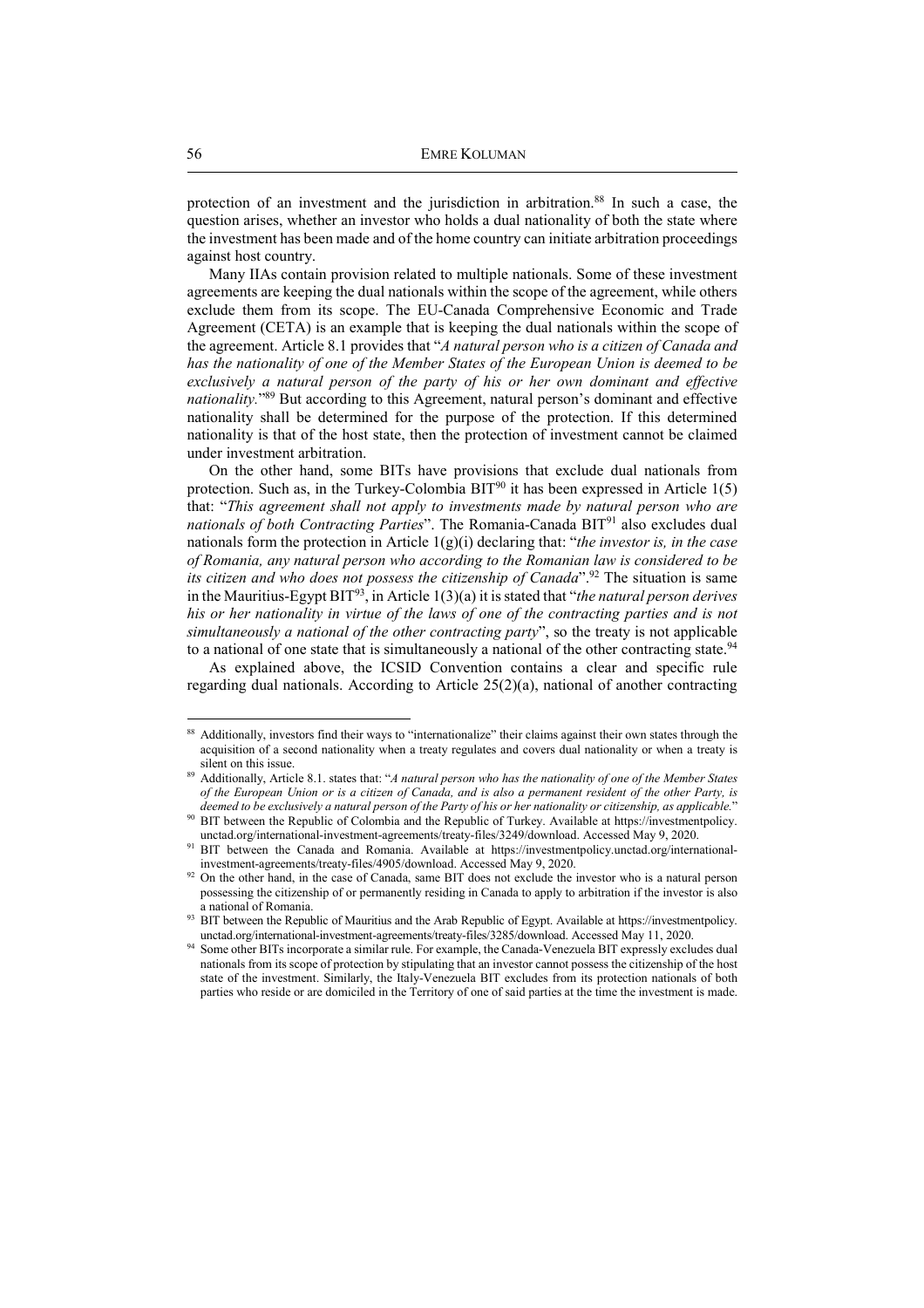state is a natural person who had the nationality of a contracting state other than the state party to the dispute; the Article also specifies that a national of another contracting state does not include any person who had the nationality of the contracting state party to the dispute.<sup>95</sup> By this regulation the Centre explicitly deals with the issue of dual nationals, prescribing that a definition of investor does not include a person who also has a nationality of the contracting state that is a party to the dispute. This feature was also emphasized in Executive Directors' report as follows, "*It should be noted that under clause (a) of article 25 (2) a natural person who was a national of the State party to the dispute would not be eligible to be a party in proceedings under the auspices of the Centre, even if at the same time he had the nationality of another State. This ineligibility is absolute and cannot be cured even if the State party to the dispute had given its consent.*" <sup>96</sup> On the other hand, the Convention does not contain any exclusion of dual nationals as shareholders of companies of the other contracting state, contrary to the specific exclusion of Article 25(2)(a) of the Convention regarding natural persons.<sup>97</sup>

Like natural persons, juridical persons may also have more than one nationality. For instance, because of the tax purposes, many companies are incorporated in one state, but have their headquarters in another state. ICSID convention in Article 25(2)(a) only regulates dual nationality restriction for natural persons; Article 25(2)(b) of the Convention does not contain any provision about the dual nationality of juridical persons. This can be concluded as the Convention does not preclude juridical persons that have dual nationality to apply to arbitration. In this regard, if all nationalities of these corporation are those of contracting states, the Centre will have jurisdiction.<sup>98</sup> But problem arises when one of the nationalities of the corporation is that of the host state. From the wording of the Convention, it can be understood that, such a situation will not directly restrain the jurisdiction of the Centre; a tribunal may therefore look behind the legal veil of incorporation to determine in which state the control and ownership of the company really lies. The decisive test of "place of incorporation" or "seat" should be applied for determination of the nationality and the state which company has a close, substantial and effective may then be treated as the nationality of that state.<sup>99</sup> After the application of this test, a determined effective nationality will be shape the jurisdiction of

<sup>95</sup> ICSID Convention Article 25(2)(a): "*National of another Contracting State means: any natural person who had the nationality of a Contracting State other than the State party to the dispute on the date on which the parties consented to submit such dispute to conciliation or arbitration as well as on the date on which the request was registered pursuant to paragraph (3) of Article 28 or paragraph (3) of Article 36, but does not include any person who on either date also had the nationality of the Contracting State party to the dispute.*"

<sup>96</sup> WORLD BANK: *Report of the Executive Directors on the Convention on the Settlement of Investment Disputes between States and Nationals of Other States*. Washington D.C., 1965. Available at http://www.worldbank. org/icsid. Accessed May 14, 2020.

<sup>97</sup> In Champion Trading Company v. Arab Republic of Egypt, the Tribunal noted that: "*Neither the Treaty nor the Convention contain any exclusion of dual nationals as shareholders of companies of the other Contracting State, contrary to the specific exclusion of Article 25 (2)(a) of the Convention regarding natural persons*."

<sup>&</sup>lt;sup>98</sup> If one of the nationalities belongs to a non-contracting state, the juridical person has to demonstrate that it holds the nationality of a contracting state on the basis of incorporation or seat. The concurrent possession of the nationality of a non-contracting state, established on the basis of these same criteria, would not exclude jurisdiction. (*See* UNCTAD 2003, p. 15)

<sup>99</sup> AUST 2010, p. 166.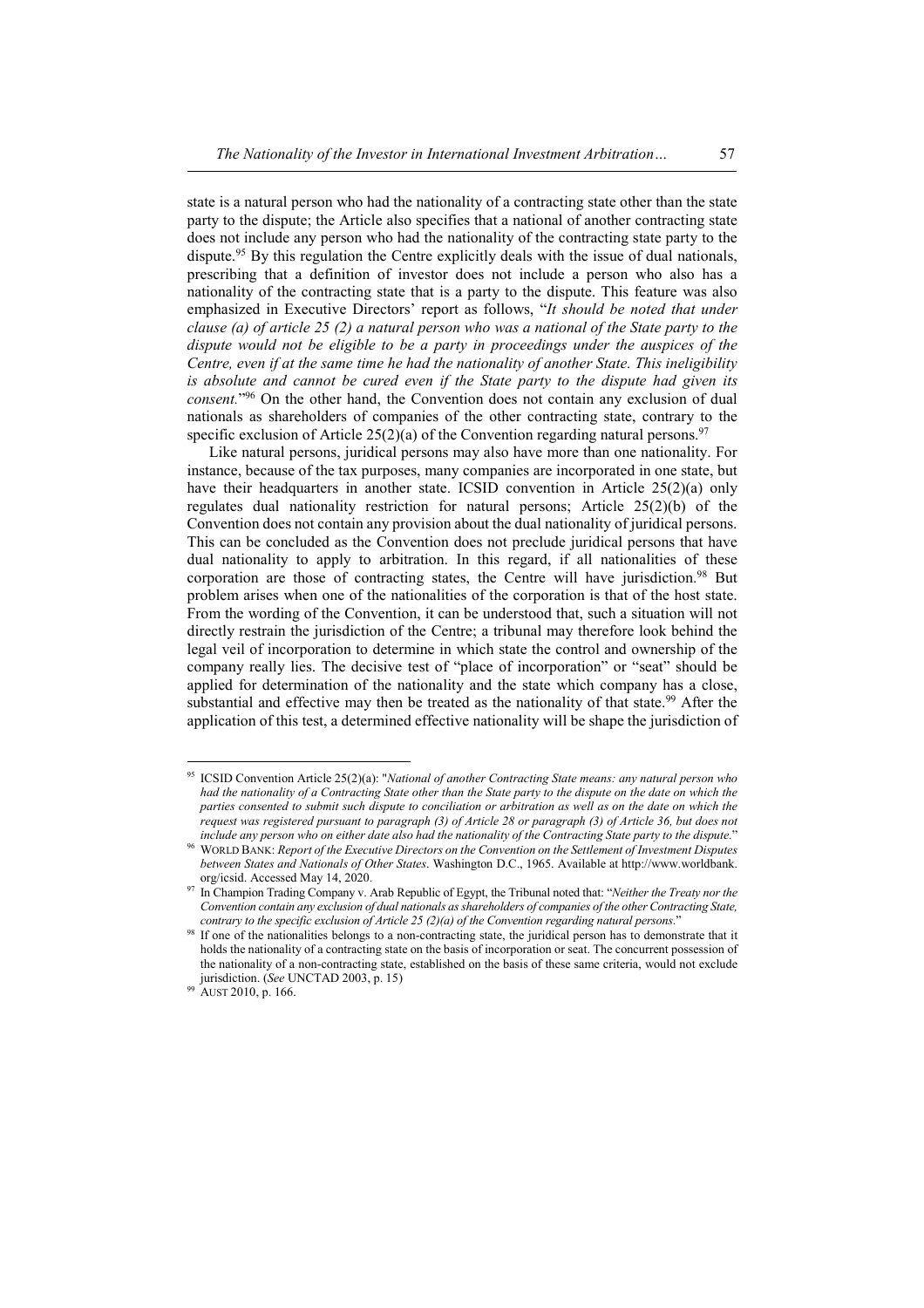the Centre. Additionally, a concurrent possession of the nationality of host state will not exclude jurisdiction.

Likewise, the CETA only regulates the status of natural persons; there is no provision about judicial persons. The reason for such an approach can be that, a company can have businesses in many different countries, but still, it has a nationality of one single state. This nationality is determined in BITs through tests already mentioned *supra*. Thus, when a dispute arises, the tribunal will determine the nationality and decide about jurisdiction accordingly. There is no need for a provision about dual nationality for the juridical persons.

Finally, some BITs are silent about dual nationality, they neither regulate nor prohibit the protection of dual nationals under the investment agreement.<sup>100</sup> In such case another question arises: "When an investment treaty is silent about the standing of dual nationals, should dual nationals get protection as foreign investors (and should their effective nationality eb examined by the tribunal) or should such investors get no treaty protection at all?"

# *8. Lack of Provisions in BITs*

Arguments that dual nationals may be allowed to sue their own country rest on the simple ground that there is no provision in the IIAs prohibiting them from doing so. At this stage, it would be appropriate to look at the purpose of states in signing an investment agreement with other states. In general, the purpose of IIAs are attracting investors by creating favorable conditions for investments, increasing economic cooperation between the states, ensuring the protection and encouragement of foreign investments, increasing the flow of capital and technology transfer, opening to new markets, protecting foreign investor against changes in national legislations, expropriation, hidden expropriation or similar unjust treatment such as nationalization.<sup>101</sup>

For the interpretation of purpose of the treaties, one must follow the interpretation rules of the Vienna Convention on the Law of Treaties<sup>102</sup> that prescribe that a treaty should be interpreted in the light of its object and purpose which is usually stated in its preamble.<sup>103</sup> Thus, IIAs are aiming to encourage foreign investments, settle the disputes between parties through arbitration and avoid resolving them before a host state's local court; they are regulating foreign investors and investments. So, considering the purpose of these treaties according to Vienna Convention, when negotiating and concluding a treaty, states never give consent to application to arbitration for their nationals against themselves. Thus, if it is

<sup>100</sup> For instance, Turkey-Cambodia BIT, Argentine-Japan BIT and Turkey-Uzbekistan BIT has no provisions about dual nationals.

<sup>101</sup> DOLZER, RUDOLF-STEVENS, MARGRETE: *Bilateral Investment Treaties.* The Hague, 1995. p. 12; FRANCK, SUSAN: *The Legitimacy Crisis in Investment Treaty Arbitration: Privitazing Public International Law Through Inconsistent Decisions*. Fordham Law Review (73) 2005, 1521-1625. p. 1527; VANDEVELDE, KENNETH: U.S. International Investment Agreements. New York, 2009. p. 3.

<sup>102</sup> Vienna Convention on the Law of Treaties. Available at https://legal.un.org/ilc/texts/instruments/english/ conventions/1\_1\_1969.pdf. Accessed May 11, 2020.

<sup>103</sup> According to Article 31(1) and (2): "*A treaty shall be interpreted in good faith in accordance with the ordinary meaning to be given to the terms of the treaty in their context and in the light of its object and purpose. The context for the purpose of the interpretation of a treaty shall comprise, in addition to the text, including its preamble and annexes*." Relating to interpretation of BITs *see* ISMAIL 2013. p. 98.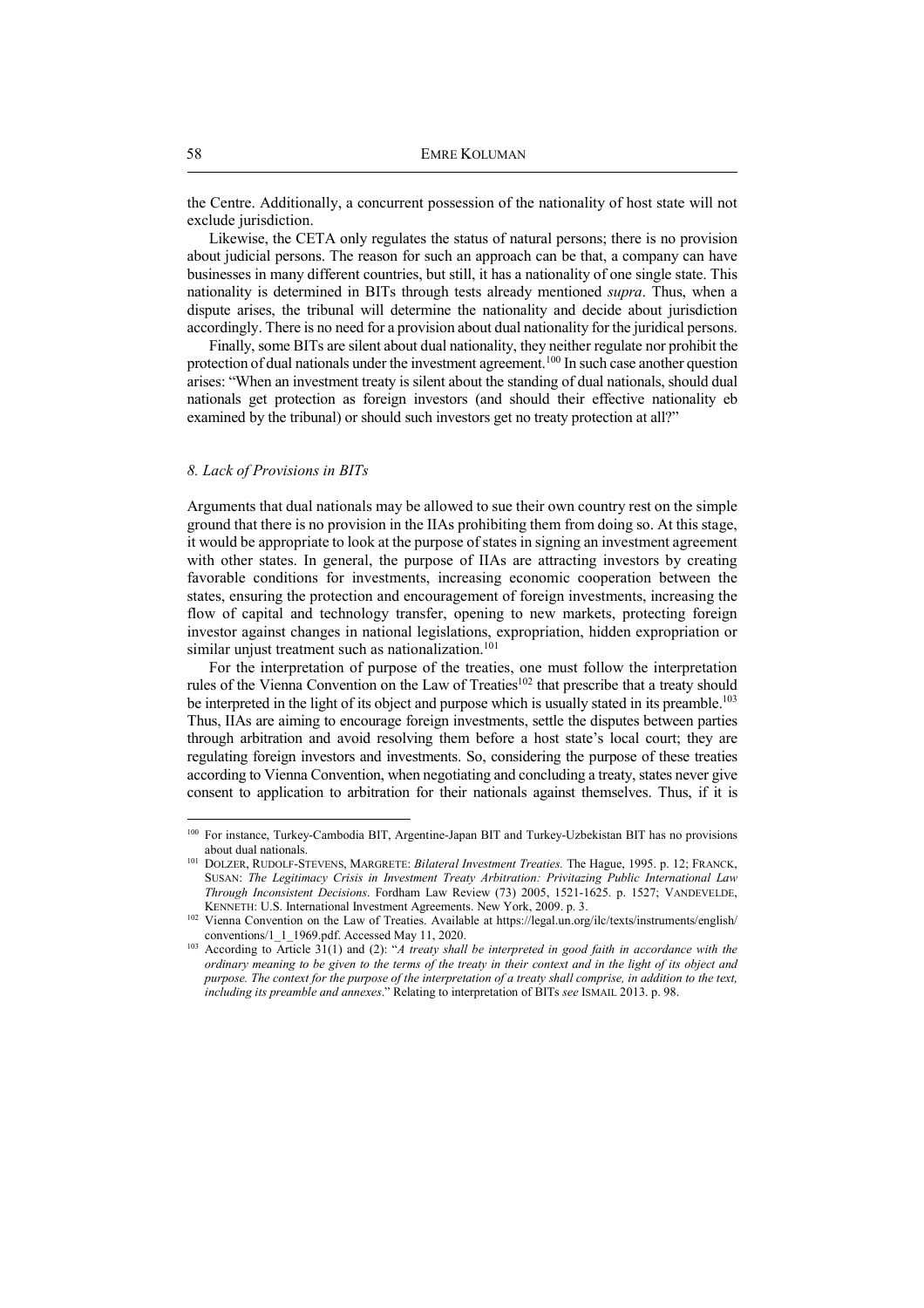accepted that the tribunals should apply the customary rule of effective nationality and uphold jurisdiction, if the investor has a stronger connection with his home state, it will be a broad interpretation of the state's consent and would contradicts the parties' intentions.

The topic of "lack of provisions in BITs" was discussed in case law. In *Serafín and Karina García v. Venezuela* case<sup>104</sup>, the Tribunal have analyzed the text of the Spain-Venezuela BIT, which is silent about the status of dual nationals, for the purpose of determining if the dual national claimants had standing to sue Venezuela under the treaty. Respondent argued that, the BIT's definition of investor is "a physical person having the nationality of one of the Contracting Parties who invests in the other Contracting Party", so this BIT excluded physical persons with the nationality of both contracting parties. Venezuela also argued that allowing dual nationals to sue their own state would go against the object and purpose of the investment treaty, as applicable rules of international law impede the admission of claims brought by physical persons with dual nationality, especially if the nationality of the respondent state is the predominant or effective nationality of the claimant. Claimants rejected Venezuela's statements and pointed to Venezuela's treaty practice and argued that other BITs that Venezuela had entered into with other states, such as Italy, Canada, and Iran have provisions about dual nationality; so, when treaty parties have sought to exclude dual nationals, they have done it expressly. Claimants also retorted that neither the treaty nor applicable rules of international law exclude dual nationals from enjoying the protection of the treaty.<sup>105</sup>

The Tribunal decided in favor of claimants, holding that the Spain-Venezuela BIT fails to regulate the status of dual nationals and did not impose any limitation on them, so it is not possible to devoid of effect the nationality granted freely by a state and accepted as valid by the other. The Tribunal also noted that, dual nationals may qualify as investors under the Spain-Venezuela BIT as the Tribunal finds that customary nationality rules are not applicable in the BIT context; the respondent's argument on the application of the principle of effective and dominant nationality for purposes of interpreting and applying BITs in general in not acceptable.<sup>106</sup> This award sets an important precedent in treaty arbitration because it enables dual nationals to apply to arbitration against the country of their own nationalities when there is no provision in the BIT about dual nationals.<sup>107</sup> This decision

 104 *Serafín García Armas and Karina García Gruber v. Bolivarian Republic of Venezuela*. PCA: Case No. 2013-3. Available at https://www.italaw.com/cases/2869. Accessed May 11, 2020. This case was already mentioned before in the text, but in a different context.

<sup>105</sup> TREVINO 2015, p. 2. Additionally, the claimants pointed to the exclusion of dual nationals under Article 25 of the ICSID Convention to support their contention that the ICSID exclusion cannot be generalized to other forms of arbitration that might be available under the BIT.

<sup>&</sup>lt;sup>106</sup> According to Tribunal, BITs constitute *lex specialis* between the parties and that resorting to customary international law is only necessary when the letter of the treaty is not sufficiently clear for its interpretation. Also, the Tribunal laid emphasis on the fact that Venezuela and Spain had entered into other BITs with other states that explicitly excluded dual nationals from the protection of the BIT. This led the Tribunal to assume that denial of benefits to dual nationals must be explicitly provided for in the text of the treaty.

This situation also opens a door for manipulation of the nationality by investor as a tool to gain access to the dispute settlement mechanism contained in the relevant BIT. Additionally, this case highlights the asymmetry that may arise in the resolution of the question of standing of dual nationals by tribunals constituted under the ICSID Convention and under other arbitral institutions or ad hoc committees.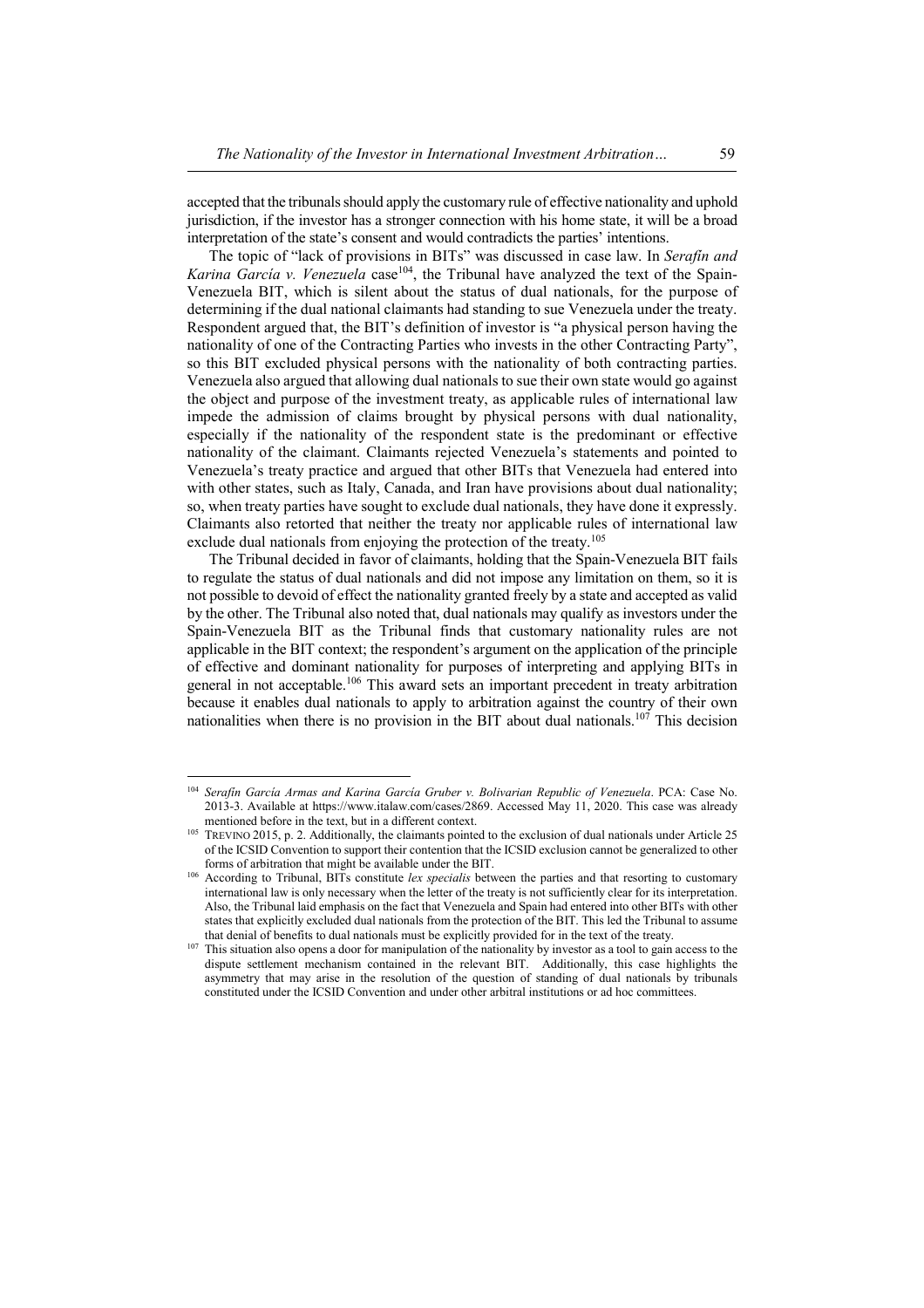also highlights a major difference of potential permissiveness between the UNCITRAL rules and those of ICSID, both of which are present as options in the Spain-Venezuela BIT.

If it is accepted that dual nationals can apply to investment arbitration when the BIT is silent about this issue, investors that are holding dual nationalities of both home and host states and wish to apply for arbitration based on IIAs that do not regulate the status of dual nationals and did not impose any limitation on them, can choose ad hoc arbitration or other arbitral institutions so that they can avoid the restrictions of ICSID. Also, domestic investors seeking to internationalize and secure their investment may be welladvised to get a second or maybe more nationalities to secure their investments.

# *9. Conclusion*

Determining the nationality of an investor plays an important role in international investment arbitration; because this nationality is crucial in deciding an individual's or juridical person's right to initiate arbitral proceedings against a state. Also, the nationality requirement may prevent any national from seeking treaty protection against its home state, so a possession of the nationality of the host state can be bar to becoming a party to arbitral proceedings against that state. The reason for nationality requirement is obvious; individuals' nationality accord them a particular position in international law and nationality gives individuals the benefit of the additional right or privilege to be able to refer an investment dispute to international arbitration without having to rely on state for protection or intervention.

Both ICSID and other investment treaties require that the individual or private investors, that have the advantage of being able to use dispute settlement mechanisms, must be a national of another contracting state. This is the positive requirement for the nationality. Also, for most of the treaties, investors must not have the nationality of the host state; this is the negative requirement.

For natural persons, investment agreements generally base nationality exclusively on the law of the state of claimed nationality. Although investment treaties are governed by international law, international law will refer back to national law for the purpose of determining nationality. On the other hand, the nationality of a juridical person is more complicated than natural person; because today in a highly globalized world, companies operate in ways that can make it very difficult to determine their nationality. Layers of shareholders, both natural and juridical persons themselves, operating from and in different countries make the conventional situation of a company established under the laws of a particular country and having its center of operations in the same country, more of a rarity than a common situation. For juridical persons, investment agreements generally base nationality on test like, (a) the place of constitution of juridical person in accordance with the law in force in the country of origin; (b) the place of incorporation or where the registered office is of juridical person; (c) the country of the corporate seat for example where the headquarters or the place of administration is, or (d) less frequently the country of control, to determine the nationality of a juridical person. These criteria can be used alone, in combination or as alternatives; but there is no single test used by all treaties.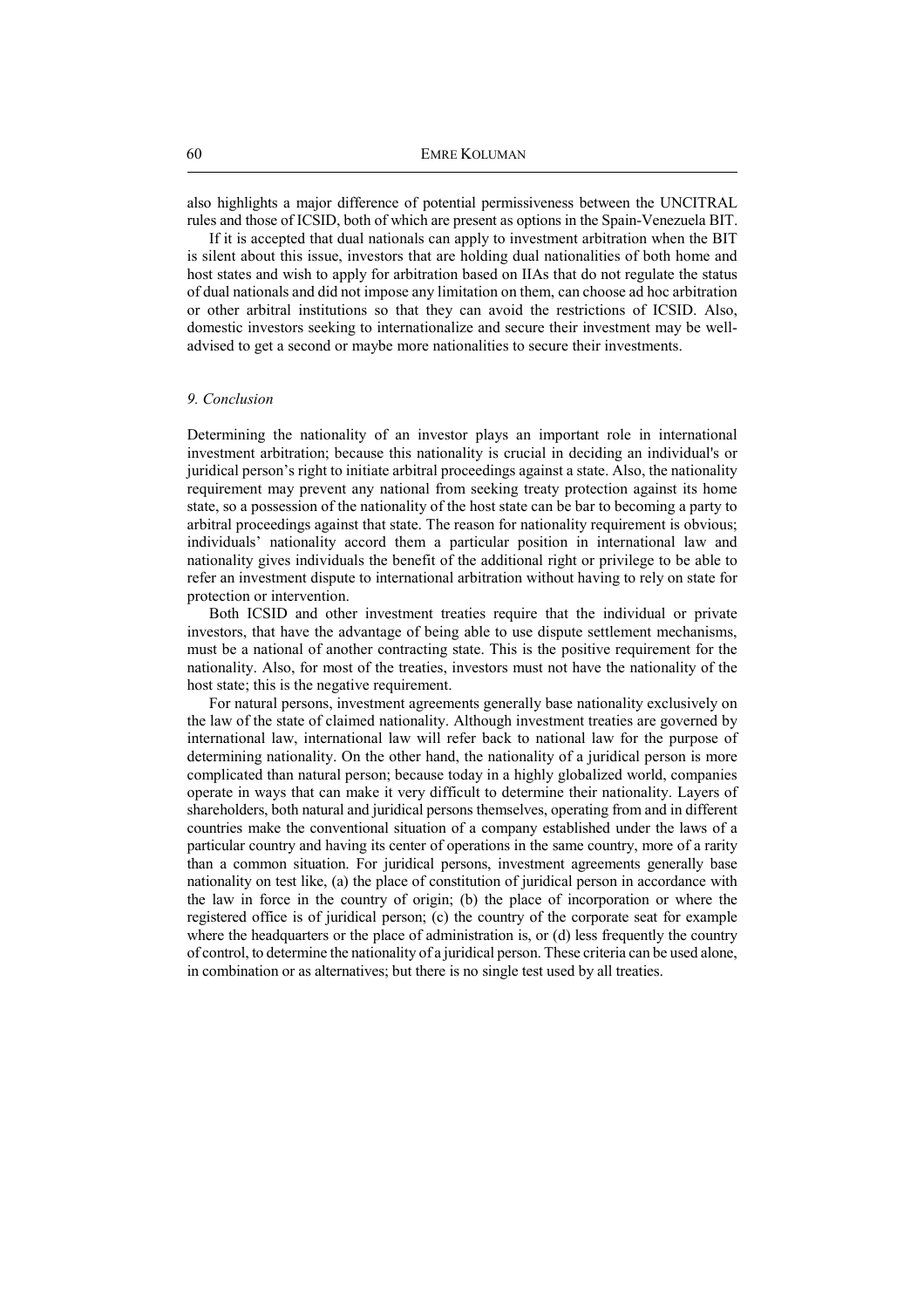An investor may also have more than one nationality, including the ones of the both home and host state; this kind of situation can complicate the protection of an investment and the jurisdiction in arbitration. Many IIAs contain provision related to multiple nationals. Some of these investment agreements are keeping the dual nationals within the scope of the agreement, while others exclude dual nationals from its scope. If the situation of multiple nationals is clearly stated in a treaty, it is certain that the provisions of this treaty will be applied for dispute resolution. The main conflict arises when a treaty neither regulates nor prohibits the protection of dual citizens.

In the case of no provision about dual nationality, it would be appropriate to look at the purpose of states for signing an investment agreement with other states. For the interpretation of purpose of the treaties, the interpretation rules of the Vienna Convention on the Law of Treaties has to be followed which prescribes that a treaty should be interpreted in accordance with its object and purpose usually stated in its preamble. As, IIAs are aiming to encourage foreign investments, settle the disputes between parties through arbitration and avoid resolving them before a host state's local court; they are regulating foreign investors and investments. So, considering the purpose of these treaties according to the Vienna Convention, when negotiating and concluding a treaty, states never give consent to application to arbitration for their nationals against themselves.

By the globalization of world economy, claims against host states will continue to increase. As the decisive criterion in definition of investor is the "nationality," it would be appropriate for states to gather in a common point on the determination and conditions of the nationality of investors. New and comprehensive treaties especially on the situation of dual nationals will remove most of the uncertainties in practice.

Also, while regulating BITs, states should consider addressing the issue of dual nationality clearly; and BITs that accept dual nationals right to apply to arbitration should deal with the application of the doctrine of effective nationality. In this condition, the legal certainty in investment arbitration will be secured and the potential abuse of nationality by investors will be avoided.

# KOLUMAN, EMRE

# A BERUHÁZÓ ÁLLAMPOLGÁRSÁGA A NEMZETKÖZİ BERUHÁZÁSİ VÁLASZTOTTBÍRÓSÁGİ ELJÁRÁSOKBAN ÉS A KETTŐS ÁLLAMPOLGÁRSÁG PROBLÉMÁJA

# (Összefoglalás)

A nemzetközi beruházásvédelmi szerződések biztosítják a külföldi befektetők számára nemzetközi választottbírósági eljárás igénybevételét. A befektető állampolgársága joghatósági szempontból meghatározó tényező annak eldöntésénél, hogy választottbírósági útra lehet-e terelni egy jogvitát. A fogadó állam állampolgárságának megléte a beruházó esetében pedig akadálya lehet a fogadó állam ellen indított választottbírósági eljárásnak. Tehát, az állampolgárság döntő jelentőséggel bír annak eldöntésében, hogy egyéneknek